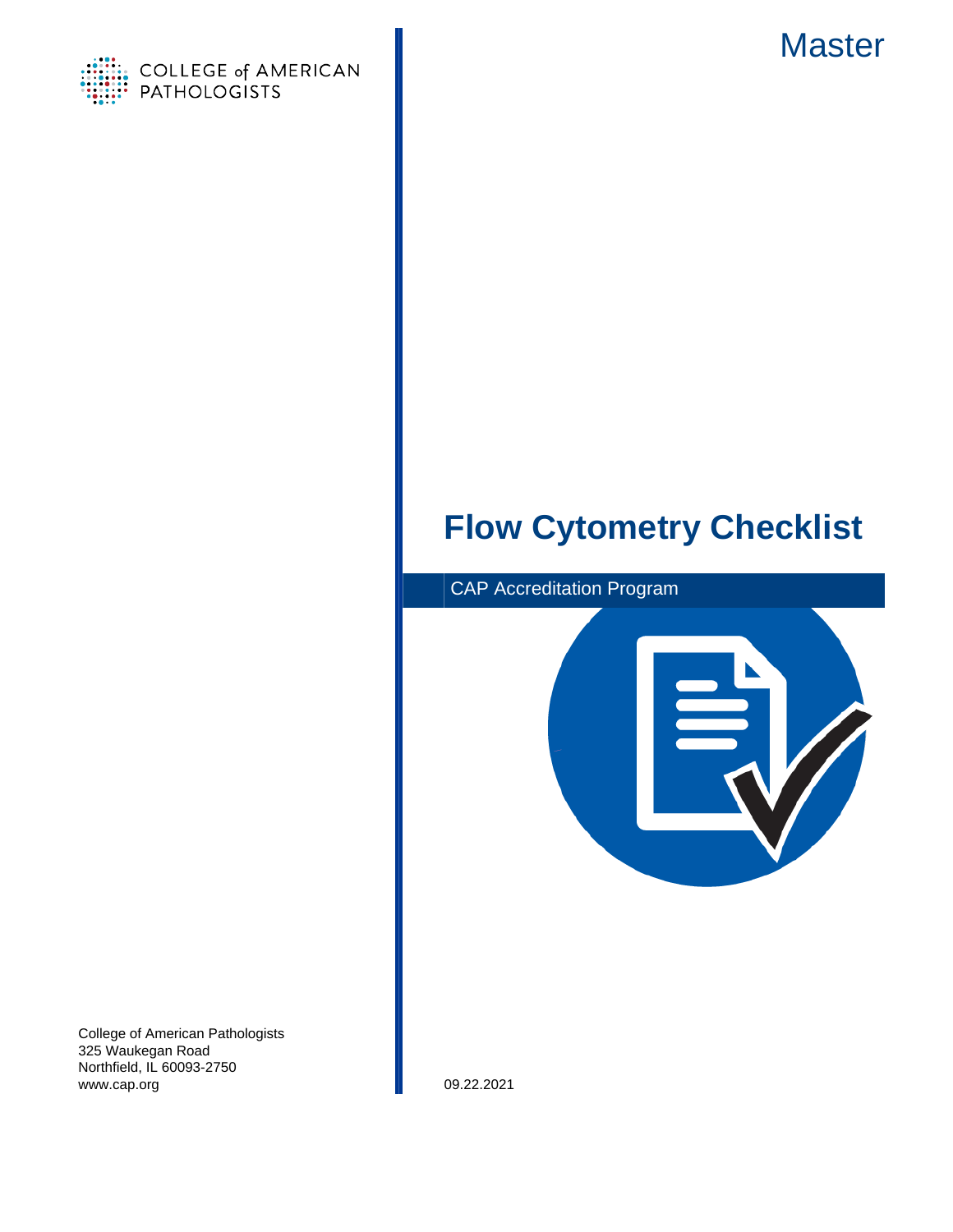### **Disclaimer and Copyright Notice**

On-site inspections are performed with the edition of the Checklists mailed to a facility at the completion of the application or reapplication process, not necessarily those currently posted on the website. The checklists undergo regular revision and a new edition may be published after the inspection materials are sent.

For questions about the use of the Checklists or Checklist interpretation, email [accred@cap.org](mailto:accred@cap.org) or call 800-323-4040 or 847-832-7000 (international customers, use country code 001).

The Checklists used for inspection by the College of American Pathologists' Accreditation Programs have been created by the CAP and are copyrighted works of the CAP. The CAP has authorized copying and use of the checklists by CAP inspectors in conducting laboratory inspections for the Council on Accreditation and by laboratories that are preparing for such inspections. Except as permitted by section 107 of the Copyright Act, 17 U.S.C. sec. 107, any other use of the Checklists constitutes infringement of the CAP's copyrights in the Checklists. The CAP will take appropriate legal action to protect these copyrights.

All Checklists are ©2021. College of American Pathologists. All rights reserved.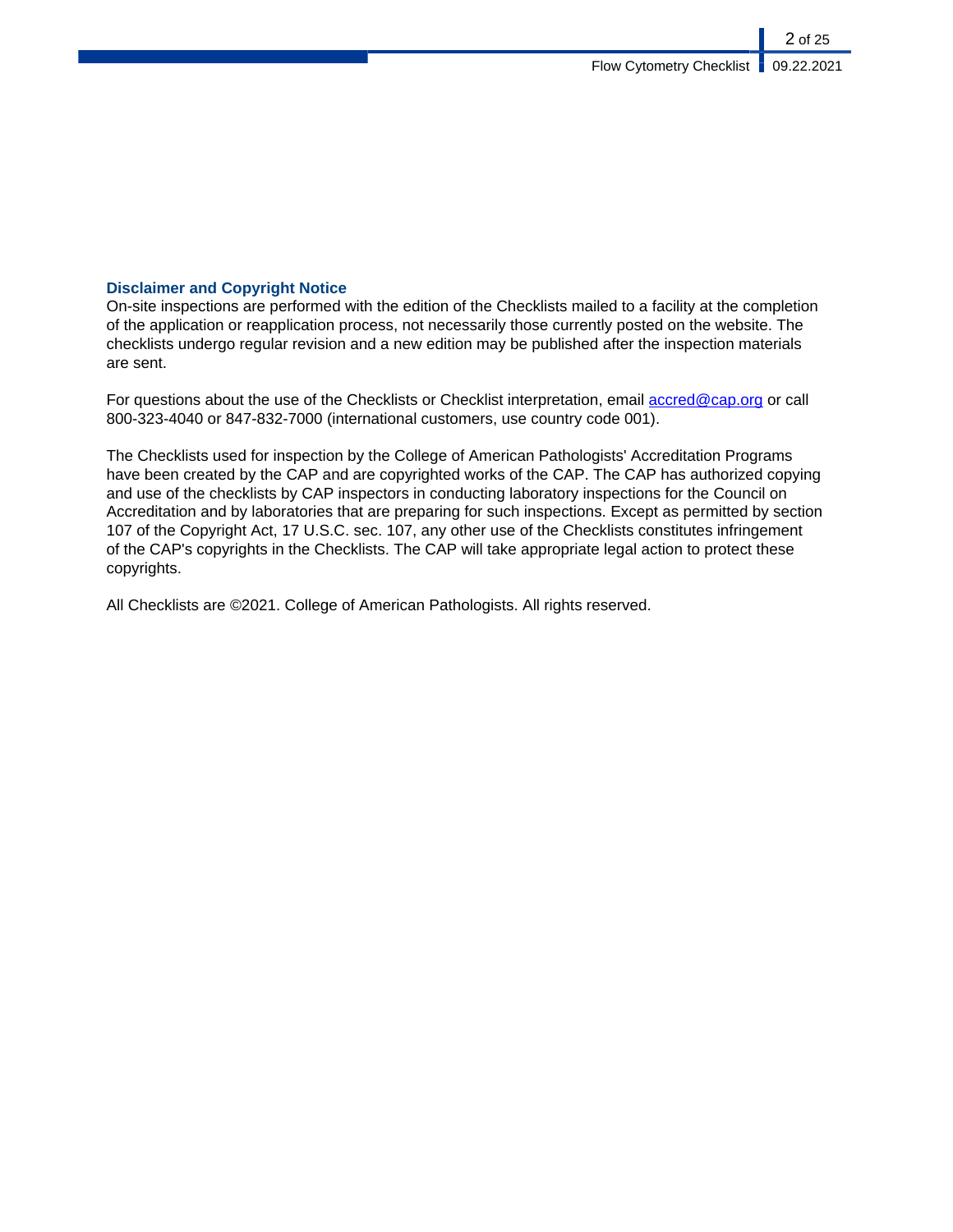# **Flow Cytometry Checklist**



## TABLE OF CONTENTS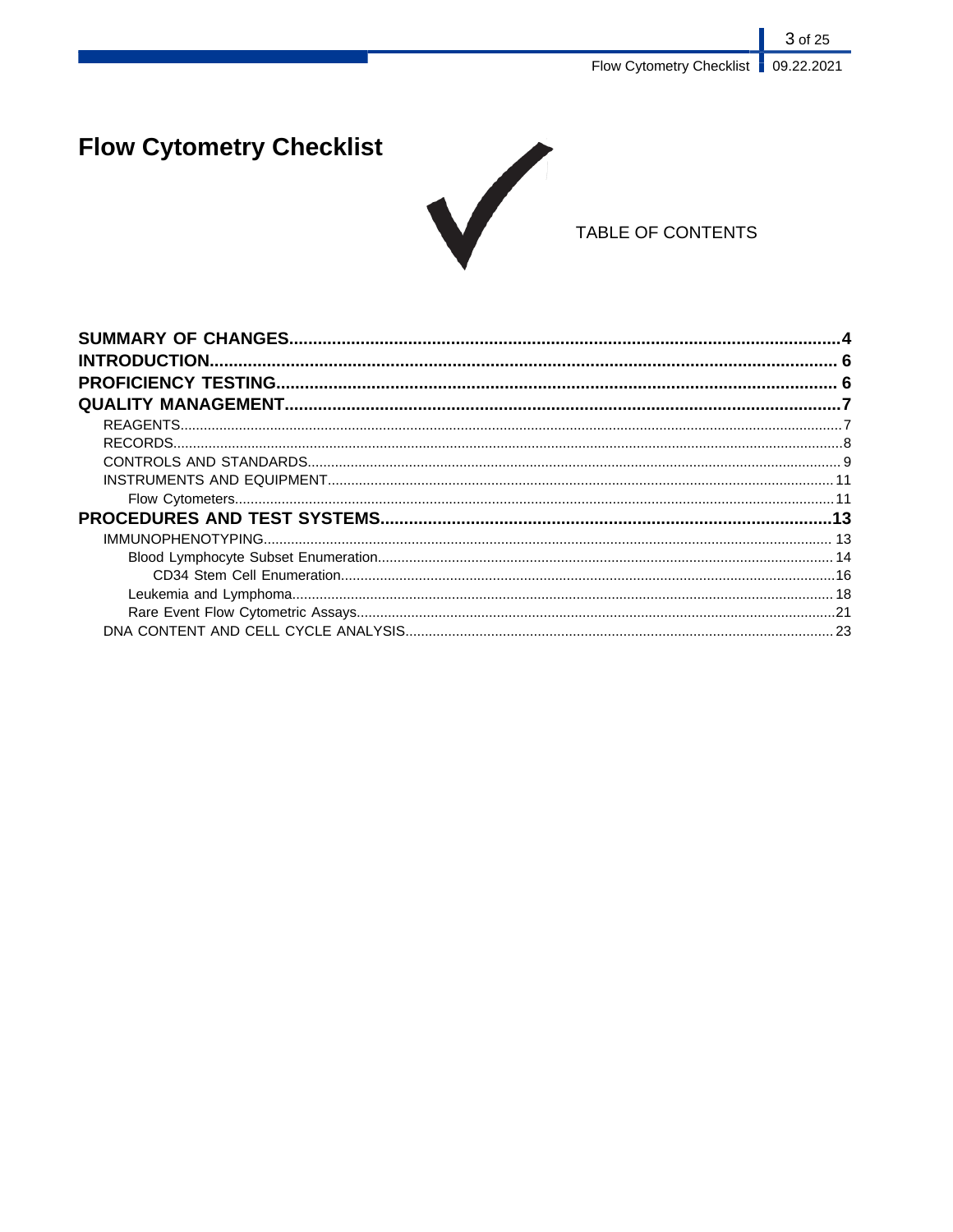## **ON-LINE CHECKLIST AVAILABILITY AND RESOURCES**

Participants of the CAP accreditation programs may download the checklists from the CAP website (cap.org) by logging into e-LAB Solutions Suite. They are available in different checklist types and formatting options, including:

- Master contains ALL of the requirements and instructions available in PDF, Word/XML or Excel formats
- Custom customized based on the laboratory's activity (test) menu; available in PDF, Word/XML or Excel formats
- Changes Only  $-$  contains only those requirements with significant changes since the previous checklist edition in a track changes format to show the differences; in PDF version only. Requirements that have been moved or merged appear in a table at the end of the file.

A repository of questions and answers and other resources is also available in e-LAB Solutions Suite under Accreditation Resources, Checklist Requirement Q & A.

## **SUMMARY OF CHECKLIST EDITION CHANGES Flow Cytometry Checklist 09/22/2021 Edition**

The information below includes a listing of checklist requirements with significant changes in the current edition and previous edition of this checklist. The list is separated into three categories:

- 1. New
- 2. Revised:
	- Modifications that may require a change in policy, procedure, or process for continued compliance; or
	- A change to the Phase
- 3. Deleted/Moved/Merged:
	- Deleted
	- Moved Relocation of a requirement into a different checklist (requirements that have been resequenced within the same checklist are not listed)
	- $Mered$  The combining of similar requirements

NOTE: The requirements listed below are from the Master version of the checklist. The customized checklist version created for on-site inspections and self-evaluations may not list all of these requirements.

### NEW Checklist Requirements

| Requirement | <b>Effective Date</b> |
|-------------|-----------------------|
| FLO.30825   | 09/22/2021            |

### REVISED Checklist Requirements

| Requirement | <b>Effective Date</b> |
|-------------|-----------------------|
| FLO.23325   | 06/04/2020            |
| FLO.23737   | 09/22/2021            |
| FLO.23800   | 09/22/2021            |
| FLO.30840   | 09/22/2021            |
| FLO.31000   | 06/04/2020            |

DELETED/MOVED/MERGED Checklist Requirements

Requirement Effective Date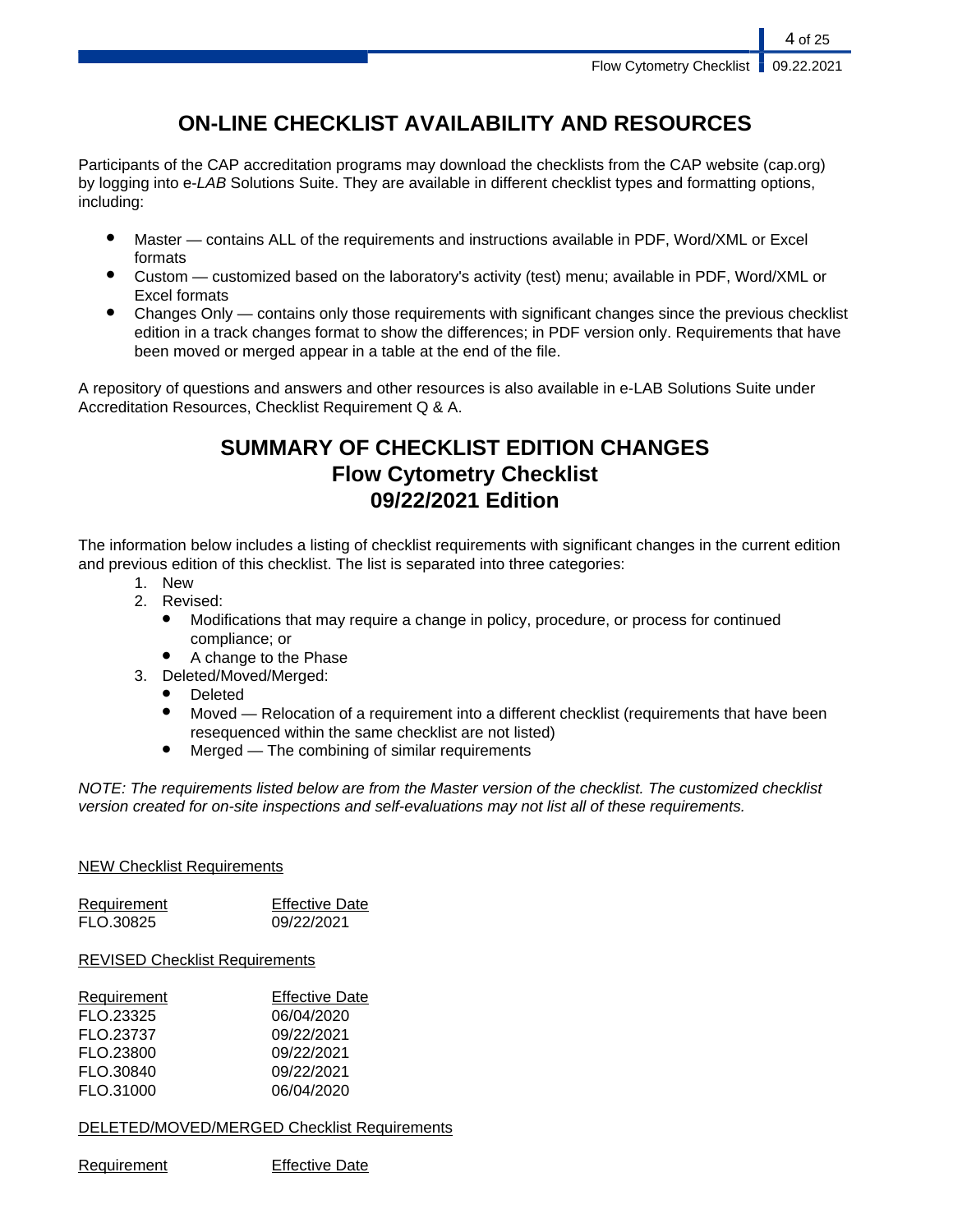|                                       | 5 of 25 |
|---------------------------------------|---------|
| Flow Cytometry Checklist   09.22.2021 |         |

FLO.24275 09/21/2021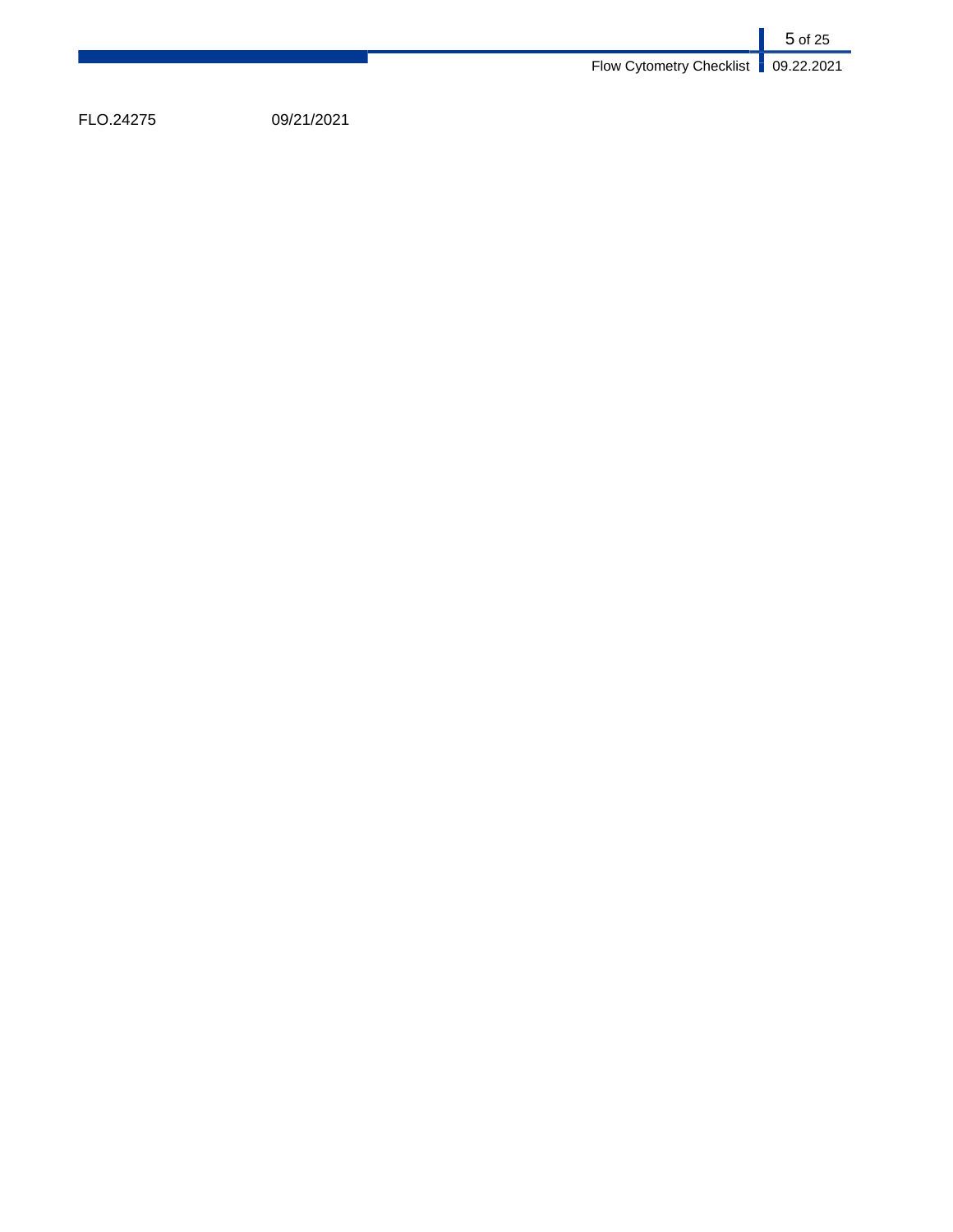## **INTRODUCTION**

This checklist is used in conjunction with the All Common and Laboratory General Checklists to inspect a flow cytometry laboratory section or department.

Flow cytometry inspectors must be pathologists, clinical scientists or medical technologists who are actively involved with or have extensive recent experience in the practice of flow cytometry, are knowledgeable about current CAP Checklist and CLIA requirements, and have completed CAP Inspector Training. Inspectors should, to the greatest extent possible, be peers of the laboratory being inspected.

**For laboratories performing only the interpretation component of flow immunophenotyping data** (the flow technical component is performed at an outside flow laboratory), the following Flow Cytometry Checklist requirements apply: FLO.18385, FLO.23706, FLO.30640, FLO.30730, and FLO.30790. Additionally, requirements located in the All Common Checklist addressing proficiency testing, quality management, procedure manual, specimen rejection, and results reporting are applicable.

**Laboratories not subject to US regulations:** Checklist requirements apply to all laboratories unless a specific disclaimer of exclusion is stated in the checklist. When the phrase "FDA-cleared/approved test (or assay)" is used within the checklist, it also applies to tests approved by an internationally recognized regulatory authority (eg, CE-marking).

# **PROFICIENCY TESTING**

## **Inspector Instructions:**

**RFAD** 

Sampling of peer education records

### **FLO.18385 Peer Education Program Phase I**

**For laboratories that perform only interpretations of flow immunophenotyping data, the laboratory participates in a peer education program in interpretive flow cytometry.**

NOTE: This checklist item applies to laboratories that do not perform staining and acquisition of flow cytometry data, but which receive list mode files and/or representative dot plots from an outside laboratory for interpretation.

Programs dealing with analysis of flow data from hematolymphoid neoplasias and related benign conditions provide valuable educational opportunities for peer-performance comparisons. While not completely emulating the clinical setting involved in flow immunophenotyping, the peer data developed by these programs can provide a useful benchmark against which laboratory performance can be evaluated.

### **Evidence of Compliance:**

Records of enrollment/participation in an educational peer-comparison program for interpretive flow cytometry **OR** records for participation in a laboratory-developed program circulating cases with other laboratories or within the laboratory's own practice with records of peer review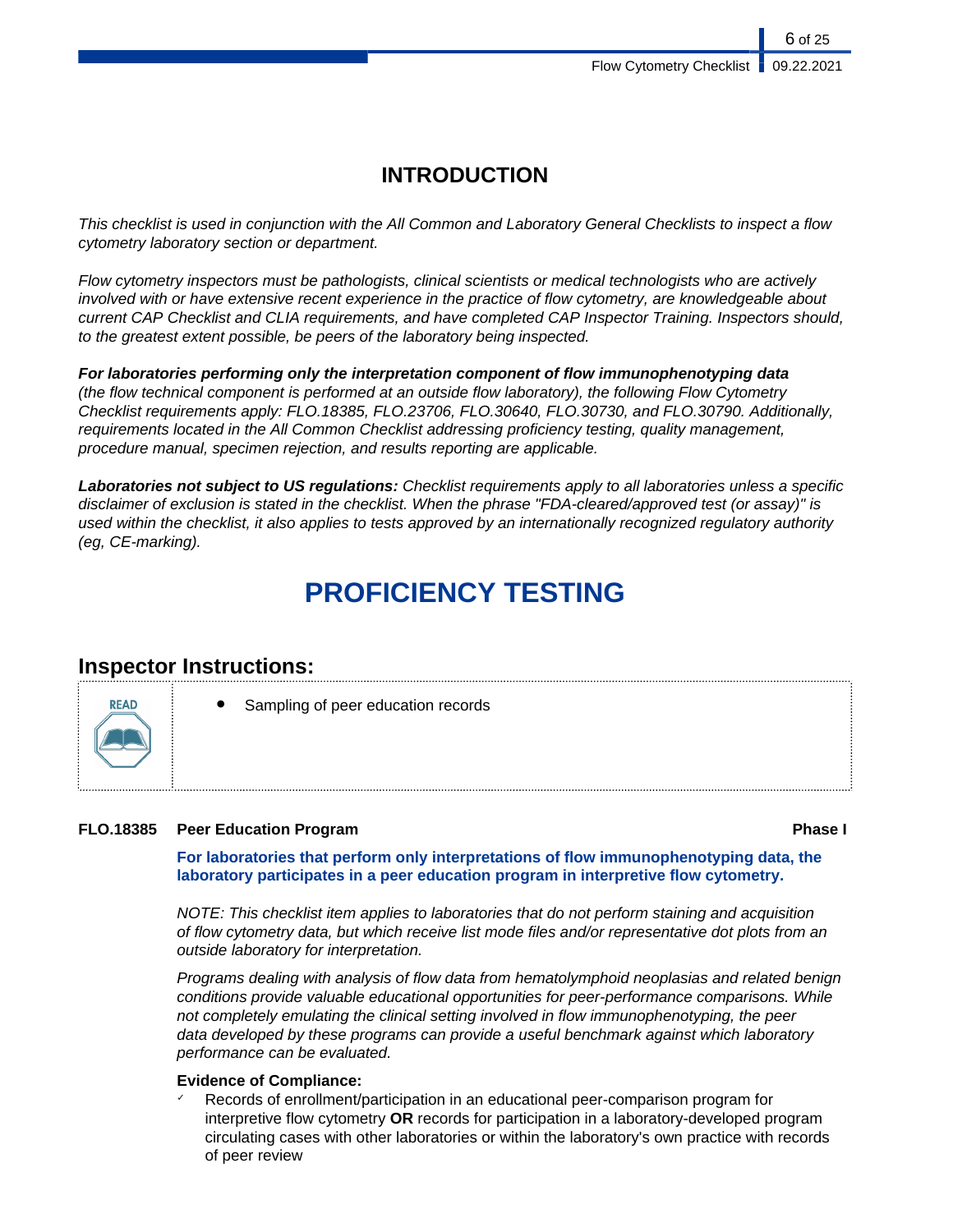#### **REFERENCES**

1) Clinical and Laboratory Standards Institute (CLSI). Clinical Flow Cytometric Analysis of Neoplastic Hematolymphoid Cells; Approved Guideline—Second Edition. CLSI document H43-A2 (ISBN 1-56238-635-2). Clinical and Laboratory Standards Institute, 940 West Valley Road, Suite 1400, Wayne, Pennsylvania 19087-1898 USA, 2007

## **QUALITY MANAGEMENT**

## **REAGENTS**

## **Inspector Instructions:**

| <b>READ</b> | Sampling of new antibody validation records<br>Sampling of new lot/shipment antibody and detection system reagent confirmation<br>records                                                                    |
|-------------|--------------------------------------------------------------------------------------------------------------------------------------------------------------------------------------------------------------|
| ASK         | What procedure does your laboratory follow to ensure manufacturer's<br>recommendations are followed regarding the use of kit reagents/controls?<br>How do you confirm the acceptability of new reagent lots? |

Additional requirements are in the REAGENTS section of the All Common Checklist. Reporting requirements for use of analyte-specific reagents and other reagents used in laboratory-developed tests are included in the All Common Checklist (COM.40850).

#### **FLO.23250 Reagent Usage Phase II**

**The recommendations of the manufacturer for the proper use of reagents and controls in kit procedures are followed.**

#### **Evidence of Compliance:**

✓ Written procedure consistent with manufacturer's instructions **OR r**ecords of method validation if alternative procedures are used

#### **REFERENCES**

1) Caldwell CW. Analyte-specific reagents in the flow cytometry laboratory. Arch Pathol Lab Med. 1998;122:861-864

#### **FLO.23275 Antibody Validation Phase II**

**The laboratory has recorded the initial validation of new antibodies, prior to use in patient diagnosis.**

NOTE: Antibodies used are validated on the cell sub-population of interest in the context of the antibody combination used in an assay.

### **\*\*REVISED\*\* 06/04/2020**

**FLO.23325 New Reagent Lot/Shipment Confirmation of Acceptability Phase II**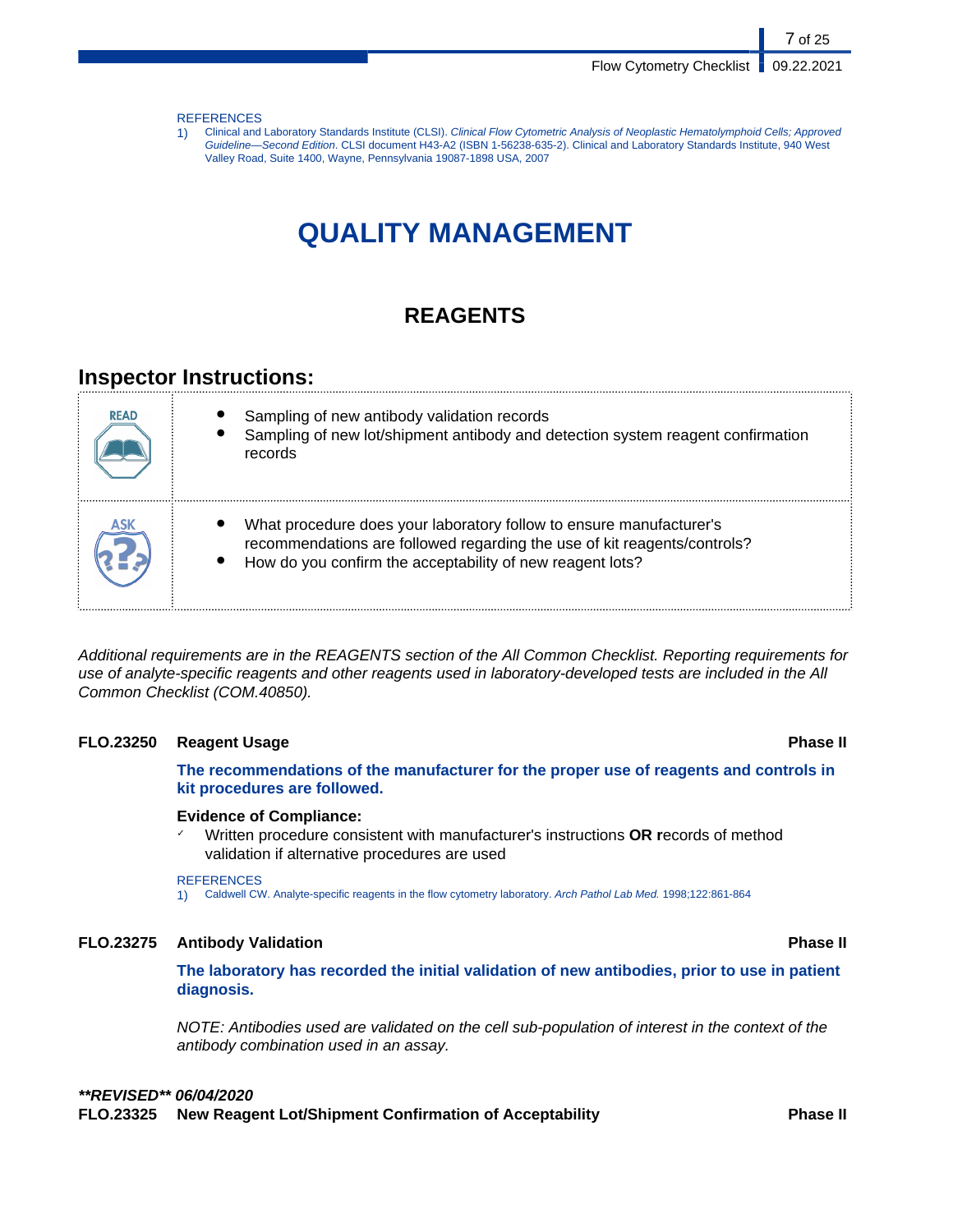**The performance of new lots/shipments of antibody and reagents (eg, lysing agents, permeabilization reagents) is compared with old lots/shipments before or concurrently with being placed into service and records retained.**

NOTE: Parallel staining is required to control for variables such as disparity in the lots of detection reagents or instrument function. Comparing the results of the new reagent run in parallel on the same fresh control (patient or normal) is recommended to ensure that the new reagent lot provides a clinically comparable result to the old reagent lot. Testing the new reagent on a standardized control with defined acceptance criteria is also acceptable.

Before using a new lot of antibody, it must be compared with the previous lot with defined acceptance criteria from old lot to new lot. If the antibody is used in combination with others in a cocktail, the new cocktail should be similarly compared with the old. Only when there is agreement between the individual old and new lots, or the old and new cocktail, may the new lot of antibody or the new cocktail be placed into routine use.

## **RECORDS**

## **Inspector Instructions:**



Record retention policy (gated dot plots/histograms)

### **FLO.23706 Record Retention - Flow Cytometry Phase II**

**Flow cytometry data for evaluation of hematolymphoid neoplasias, PNH, and congenital immunodeficiency evaluations are retained for at least 10 years. Routine lymphocyte subset and CD34+ enumeration data are retained for at least two years.**

NOTE: Stored data must include raw listmode data and final interpretation. Storage of gated data is encouraged but not required.

If the laboratory responsible for the interpretation component (interpretation only flow cytometry) does not retain the data locally, it must ensure that the data are being retained for the full retention period, such as with an agreement with the laboratory performing the flow cytometry technical component (see ANP.29670).

### **Evidence of Compliance:**

- Written record retention policy **AND**
- Data files with or without gated dot plots and histograms **OR**
- Written agreement with laboratory performing technical component for data storage

#### REFERENCES

1) CAP Policy PP, Retention of Laboratory Records and Materials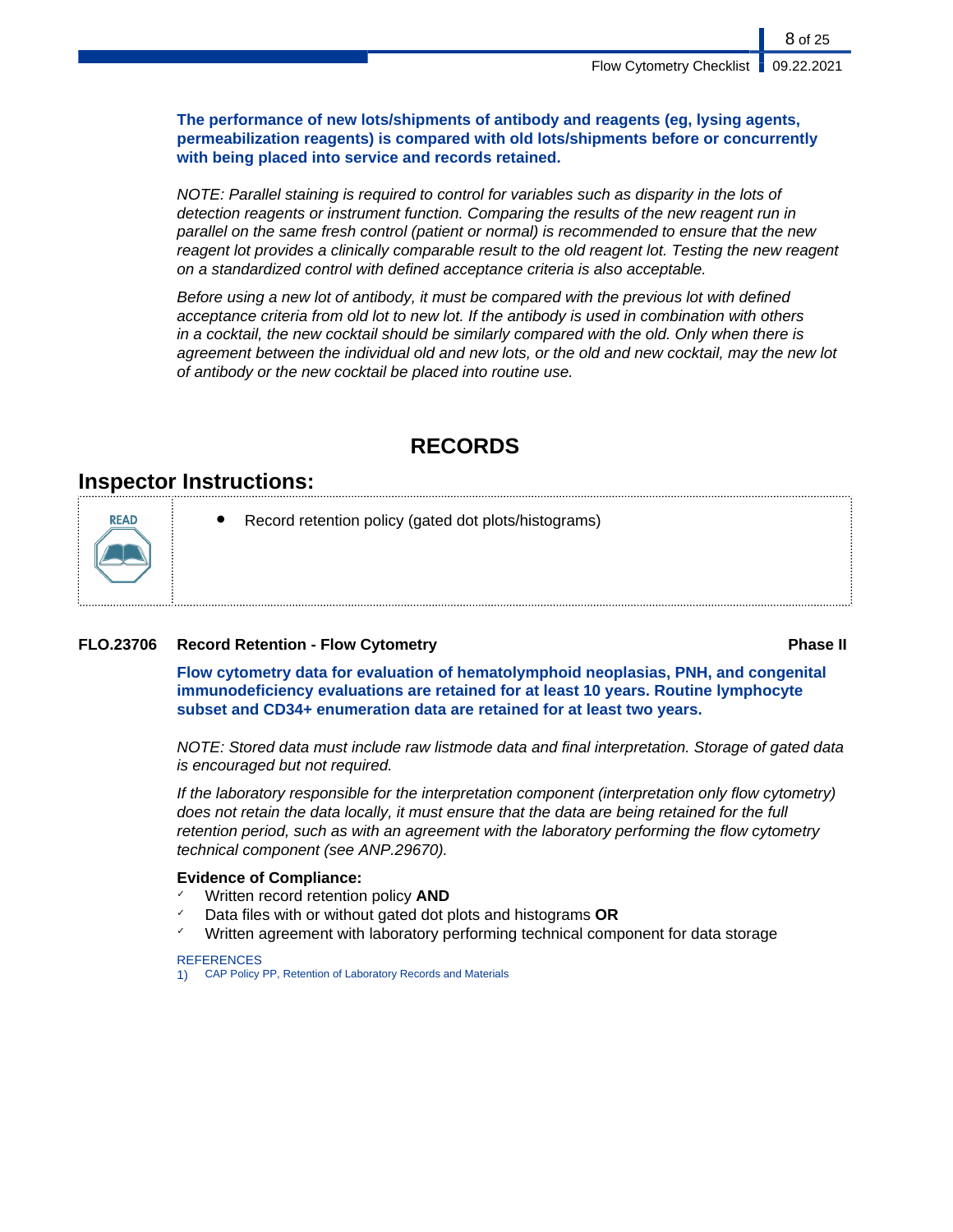## **CONTROLS AND STANDARDS**

## **Inspector Instructions:**

| <b>READ</b> | Sampling of QC policies and procedures (includes acceptable control type/frequency<br>for each flow cytometric application)<br>Sampling of QC records                      |
|-------------|----------------------------------------------------------------------------------------------------------------------------------------------------------------------------|
|             | How do you determine when quality control is unacceptable and when corrective<br>actions are needed?<br>How does your laboratory establish or verify acceptable QC ranges? |
| DISCOVER    | Select several occurrences in which QC is out of range and follow records to<br>determine if the steps taken follow the laboratory procedure for corrective action         |

### **\*\*REVISED\*\* 09/22/2021**

### **FLO.23737 QC - Flow Cytometry Reagents/Stains - Qualitative Assays Phase II**

**For qualitative assays (eg, leukemia/lymphoma analysis), negative and positive staining patterns of the residual normal cell population are evaluated each day of patient testing. Cellular control material is assayed at least monthly.**

NOTE: Residual normal cells function as negative and positive controls. The staining patterns of normal cells must be reviewed and evaluated daily against defined criteria established by the laboratory for acceptability. This evaluation must be recorded each day of patient testing.

Cellular control materials can be derived from residual patient material, commercial sources, cryopreserved cells, or other antigen-validated material. There must be written guidelines defining acceptable performance records of the evaluation of the actual periodic performance. Both positive and negative cell populations must be defined for each antibody/stain used.

When positive cellular control material is not readily available (eg, rare flow antigens such as CD1a, CD30, CD103), there must be a written procedure for an alternative mechanism to evaluate for positive staining that is performed at least every six months.

Evaluation of instrument performance such as optical alignment, fluorochrome standards, and laser (see Instruments and Equipment section) is integral to the QC process and hence must be performed and recorded each day of patient testing.

#### **Evidence of Compliance:**

- Written procedure for QC requirements and performance for each test **AND**
- Records of QC results

#### **\*\*REVISED\*\* 09/22/2021**

**FLO.23800 QC - Flow Cytometry Reagents/Stains - Quantitative Assays Phase II**

**For quantitative assays, at least two levels of positive cellular controls are analyzed each day of patient testing or after an instrument restart to verify the performance of reagents, preparation methods, staining procedures, and the instrument.**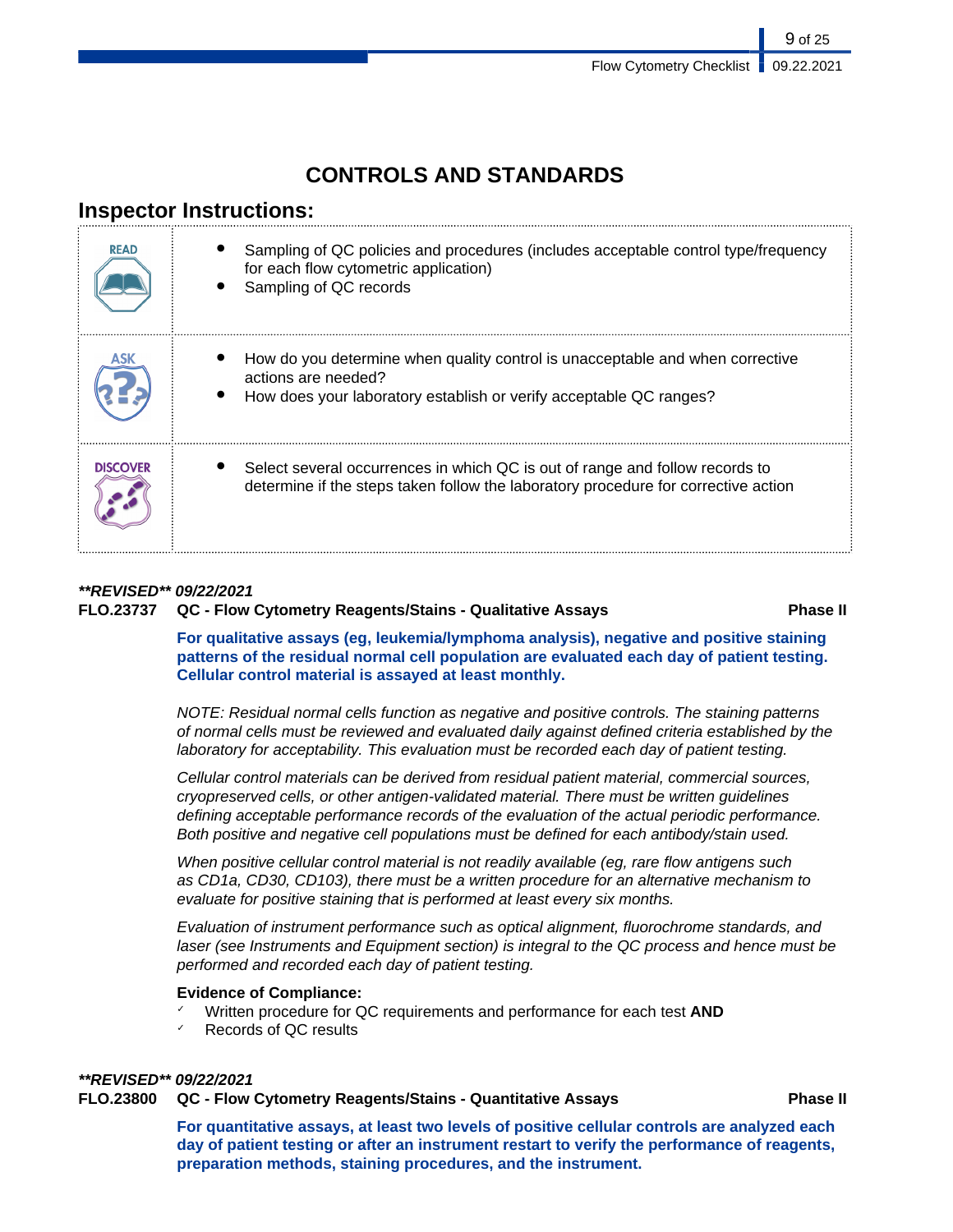NOTE: Quantitative assays have an absolute numeric reference range and include lymphocyte subset enumeration and CD34+ cell enumeration. One of the levels of these controls should be at (or near) clinical decision levels. Examples include a low CD4+ lymph count of 200 cell/uL in a HIV+ individual, or a 5 – 20 CD34+ stem cells/uL concentration in the peripheral blood of an individual being readied for peripheral stem cell pheresis. Control testing is not necessary on days when patient testing is not performed.

There must be written guidelines defining objective criteria for acceptable performance of control material and records of the evaluation of the actual performance.

If the laboratory performs quantitative test procedures for which control materials are not commercially available, there are written procedures for an alternative mechanism to detect immediate errors and monitor test system performance over time. The performance of alternative control procedures must be recorded. "Performance" includes elements of accuracy, precision, and clinical discriminating power. Examples of alternative procedures may include split sample testing with another method or with another laboratory, the testing of previously tested patient specimens in duplicate, testing of patient specimens in duplicate, or other defined processes approved by the laboratory director.

#### **Evidence of Compliance:**

- ✓ Written procedure for QC requirements and performance for each test **OR**
- Records of QC results

#### **REFERENCES**

#### **FLO.23925 Control Range Establishment or Verification Phase II**

#### **An acceptable control range is established or verified for each lot of control material.**

NOTE: For unassayed control materials, an acceptable control range must be established by repetitive analysis in runs that include previously tested control material. For assayed control materials, control ranges supplied by the manufacturer must be verified.

Control ranges supplied by the manufacturer may be used without verification for qualitative (eg, positive or negative) testing.

#### **Evidence of Compliance:**

- Written procedure to establish or verify control ranges **AND**
- Records for control range establishment or verification of each lot

#### **REFERENCES**

- 1) Clinical and Laboratory Standards Institute. Evaluation of Precision Performance of Quantitative Measurement Methods; Approved Guideline. 3rd ed. CLSI Document EP05-A3. Clinical and Laboratory Standards Institute, Wayne, PA, 2014.
- 2) Clinical and Laboratory Standards Institute. Statistical Quality Control for Quantitative Measurement Procedures, Principles and Definitions. 4th ed. CLSI guideline C24. Clinical and Laboratory Standards Institute, Wayne, PA, 2016.

### **FLO.24230 QC Corrective Action Phase II**

### **There are records of corrective action taken when control results exceed defined acceptability limits.**

NOTE: Patient test results obtained in an analytically unacceptable test run or since the last acceptable test run must be re-evaluated to determine if there is a significant clinical difference in patient/client results. Re-evaluation may or may not include re-testing patient samples, depending on the circumstances.

Even if patient samples are no longer available, test results can be re-evaluated to search for evidence of an out-of-control condition that might have affected patient results. For example, evaluation could include comparison of patient means for the run in question to historical patient

<sup>1)</sup> Department of Health and Human Services, Centers for Medicare and Medicaid Services. Clinical laboratory improvement amendments of 1988; final rule. Fed Register. 1992(Feb 28):7146 [42CFR493.1256]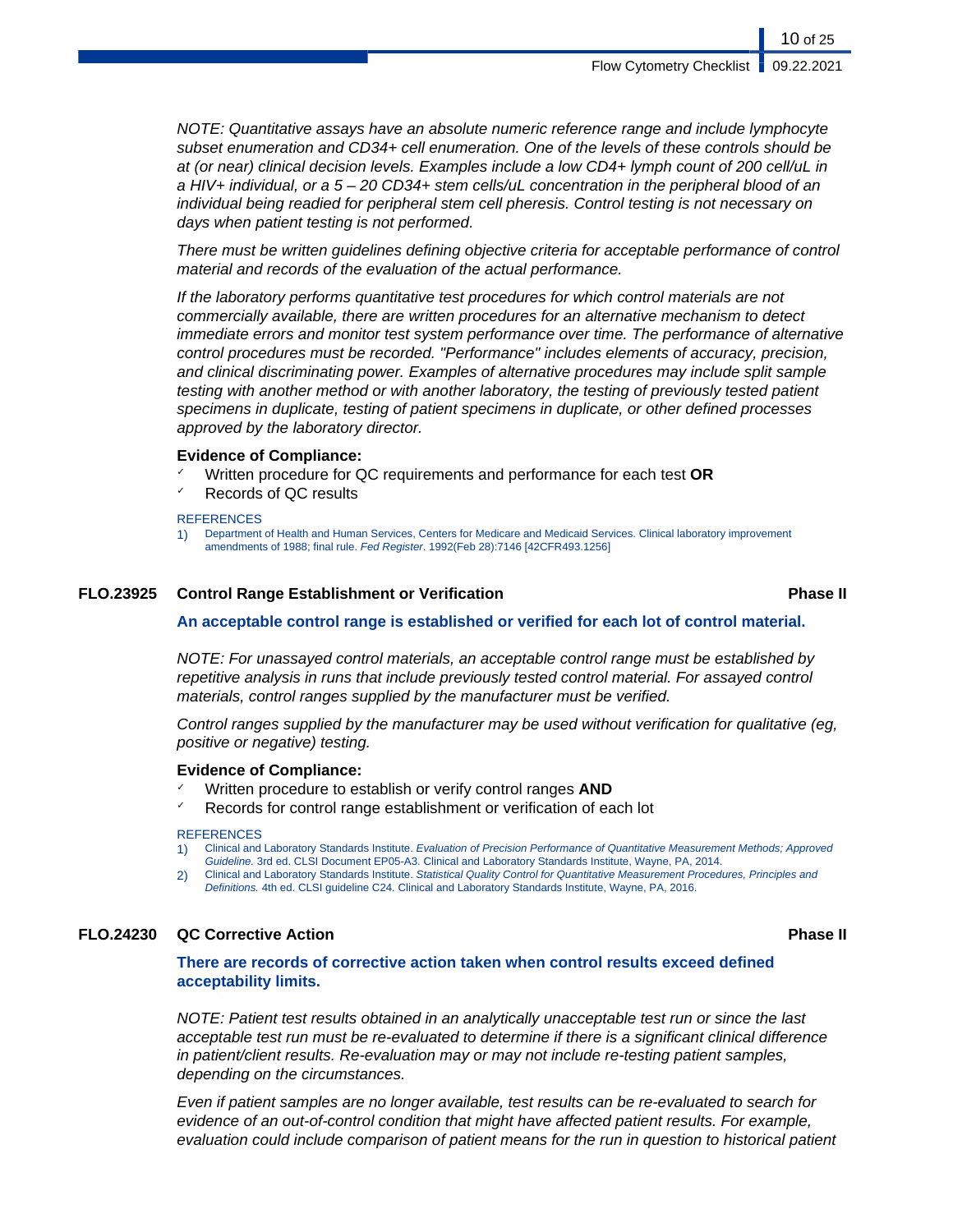means, and/or review of selected patient results against previous results to see if there are consistent biases (all results higher or lower currently than previously) for the test(s) in question.

#### **FLO.24250 QC Handling Phase II**

**Control specimens are tested in the same manner and by the same personnel as patient samples.**

NOTE: QC specimens must be analyzed by personnel who routinely perform patient testing - this does not imply that each operator must perform QC daily, so long as each instrument and/or test system has QC performed at required frequencies, and all analysts participate in QC on a regular basis. To the extent possible, all steps of the testing procedure must be controlled.

#### **Evidence of Compliance:**

Records reflecting that QC is run by the same personnel performing patient testing

#### **REFERENCES**

1) Department of Health and Human Services, Centers for Medicare and Medicaid Services. Clinical laboratory improvement amendments of 1988; final rule. Fed Register. 2003(Jan 24):7166 [42CFR493.1256(d)(8)]

#### **FLO.24300 QC Confirmation of Acceptability Phase II**

#### **The results of controls are reviewed for acceptability before reporting results.**

#### **Evidence of Compliance:**

- Written policy stating that controls are reviewed and acceptable prior to reporting patient results **AND**
- Records of control result approval

#### **REFERENCES**

1) Department of Health and Human Services, Centers for Medicare and Medicaid Services. Clinical laboratory improvement amendments of 1988; final rule. Fed Register. 2003(Jan 24):7166 [42CFR493.1256(f)]

#### **FLO.24475 Monthly QC Review Phase II**

**Quality control data are reviewed and assessed at least monthly by the laboratory director or designee.**

NOTE: The review of quality control data must be recorded and include follow-up for outliers, trends, or omissions that were not previously addressed.

The QC data for tests performed less frequently than once per month should be reviewed when the tests are performed.

#### **Evidence of Compliance:**

Records of QC review including follow-up for outliers, trends or omissions

## **INSTRUMENTS AND EQUIPMENT**

## **FLOW CYTOMETERS**

The checklist requirements in this section should be used in conjunction with the requirements in the All Common Checklist relating to instruments and equipment.

11 of 25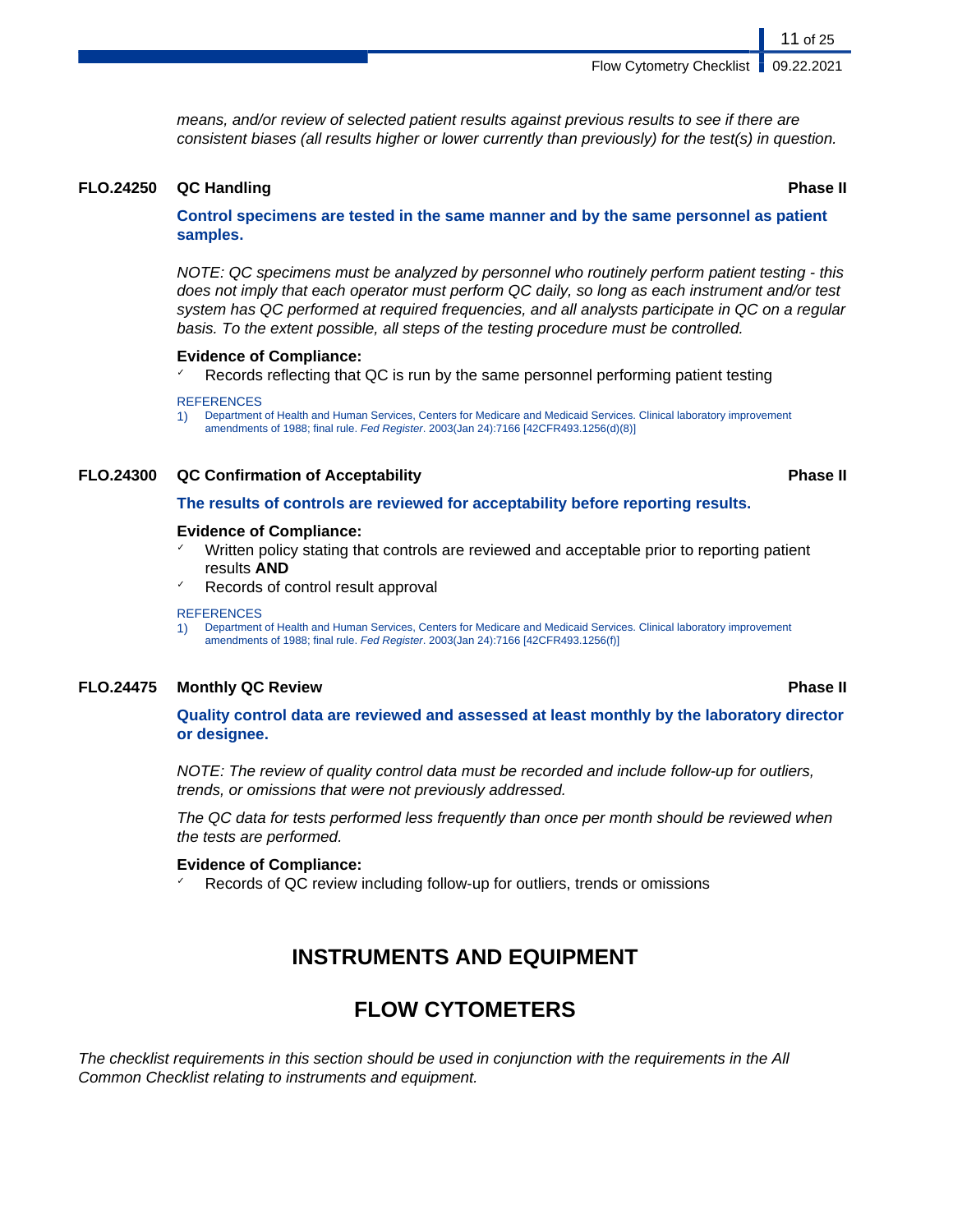| <b>READ</b> | Sampling of optical alignment/laser output checks<br>Sampling of procedures for optical alignment, calibration, color compensation, and<br>laser checks<br>Sampling of calibration records with fluorochrome standards        |
|-------------|-------------------------------------------------------------------------------------------------------------------------------------------------------------------------------------------------------------------------------|
|             | How does your laboratory monitor instrument reproducibility?<br>How does your laboratory ensure each fluorochrome is appropriately calibrated?<br>How does your laboratory determine appropriate color compensation settings? |

## **lnspector Instructions:**

### **FLO.25150 Optical Alignment Phase II**

12 of 25

**There are procedures for monitoring of optical alignment (where applicable) and instrument reproducibility at least daily (or after each time the flow cytometer is restarted), and there are records of this monitoring.**

NOTE: Verifying reproducibility of instrument performance is an essential element of quality assurance within the laboratory. Instrument performance must be monitored under the same conditions used to run test samples.

#### **REFERENCES**

1) Clinical and Laboratory Standards Institute (CLSI). Clinical Flow Cytometric Analysis of Neoplastic Hematolymphoid Cells; Approved Guideline—Second Edition. CLSI document H43-A2 (ISBN 1-56238-635-2). Clinical and Laboratory Standards Institute, 940 West Valley Road, Suite 1400, Wayne, Pennsylvania 19087-1898 USA, 2007

#### **FLO.30250 Fluorochrome Standards Phase II**

**Appropriate standards for each fluorochrome, (eg, fluorescent beads), are run each day that the instrument is used as part of the calibration; and the results are recorded for quality control purposes.**

NOTE: These steps are necessary to optimize the flow system and the optics of the instrument.

#### **Evidence of Compliance:**

✓ Written procedure for calibration using appropriate fluorochrome standards with records of results

#### **REFERENCES**

Clinical and Laboratory Standards Institute (CLSI). Enumeration of Immunologically Defined Cell Populations by Flow Cytometry; Approved Guideline—Second Edition. CLSI document H42-A2 (ISBN 1-56238-640-9). Clinical and Laboratory Standards Institute, 940 West Valley Road, Suite 1400, Wayne, Pennsylvania 19087-1898 USA, 2007

### **FLO.30255 Voltage Settings Phase II**

#### **There is a written procedure for assay specific optimization of voltages.**

NOTE: Voltage settings for each PMT must be optimized in order to maximize the resolution (signal-to-noise ratio) and place the antigen-negative and antigen-positive populations visibly "on -scale" for analysis. This is particularly important for dimly expressed antigens as well as visualization of antigen-negative populations. Appropriate voltage settings must be determined during validation of the specific assay; however, timing and frequency of monitoring on-going performance is at the discretion of the laboratory director.

### **Evidence of Compliance:**

- ✓ Procedure for voltage optimization **AND**
- Records demonstrating voltage optimization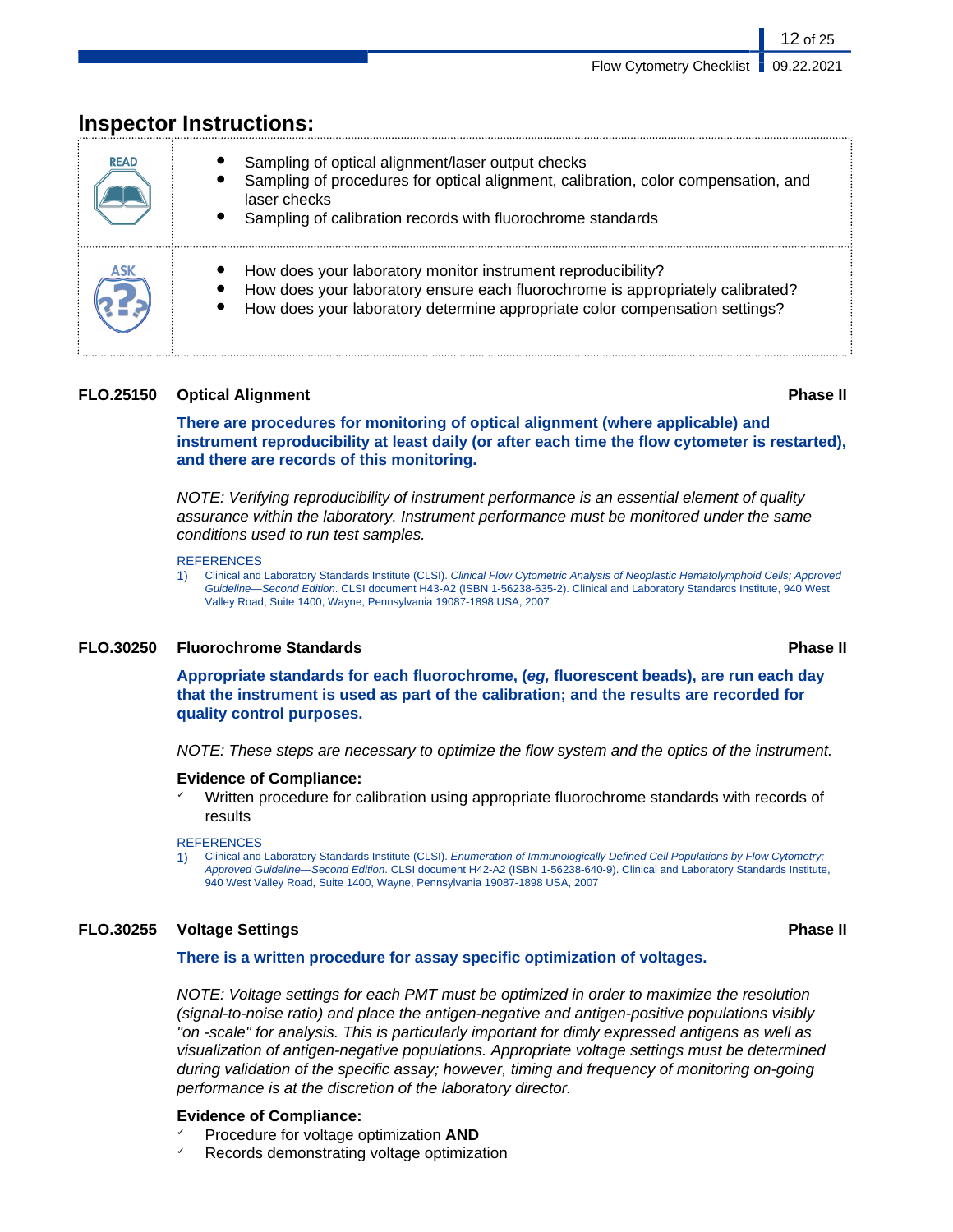13 of 25

**REFERENCES** 

- 1) Illingworth A. ICCS Quality and Standards Committee. Instrument optimization Adjusting PMT voltages and compensation on a Beckman Coulter System [module]. March 13, 2017.
- 2) Griffin ML, Batchelder J, Hoffman B, et al; ICCS Quality and Standards Committee. Instrument Optimization for BD FACSCanto Instruments - Creating Application Settings for White Blood Cells using Lyse/Wash, or Lyse/No Wash methods [module]. May 3, 2017.
- 3) Perfecto SP, Ambrozak D, Nguyen R, Chattopadhyay P, Roederer M. Quality Assurance for polychromatic flow cytometry. Nat Protoc. 2006;1(3):1522-30.
- 4) Maecker HT and Trotter J. Flow Cytometry Controls, Instrument Setup and the Determination of Positivity. Cytometry Part A. 2006; 69(9):1037-42.

#### **FLO.30260 Color Compensation Settings Phase II**

#### **Procedures are established for determining appropriate color compensation settings.**

NOTE: For two or more color analysis there must be a procedure to ensure that cells colabeled with more than one fluorescent reagent can be accurately distinguished from cells labeled only with one reagent. Cells stained with mutually exclusive antibodies bearing the relevant fluorochromes or singly-stained cell samples for each fluorochrome may be used to establish appropriate compensation settings. Alternatively, beads labeled with the appropriate fluorochromes may be used; these form the basis of some automated instrument setup. When beads are used, it is important that an unstained "negative" bead that approximates the autofluorescence of unstained cells is included.

#### **REFERENCES**

- 1) Clinical and Laboratory Standards Institute (CLSI). Clinical Flow Cytometric Analysis of Neoplastic Hematolymphoid Cells; Approved Guideline—Second Edition. CLSI document H43-A2 (ISBN 1-56238-635-2). Clinical and Laboratory Standards Institute, 940 West Valley Road, Suite 1400, Wayne, Pennsylvania 19087-1898 USA, 2007
- 2) Byrd T, Carr KD, Norman JC, Huye L, Hegde M, Ahmed N. Polystyrene microspheres enable 10-color compensation for immunophenotyping of primary human leukocytes. Cytometry A. 2015 Nov;87(11):1038-46. doi: 10.1002/cyto.a.22717. Epub 2015 Jul 22.

#### **FLO.30270 Laser Performance Phase I**

**For laser instruments, there are written procedures to ensure acceptable and constant laser performance.**

NOTE: For some instruments, current is a better gauge of laser performance than is power output, which may be relatively constant.

# **PROCEDURES AND TEST SYSTEMS**

NOTE: Reticulocyte quantification by flow cytometry is separately covered in the Hematology and Coagulation Checklist.

## **IMMUNOPHENOTYPING**

### **Inspector Instructions:**



- Select a representative assay and follow the entire process from specimen receipt to final result reporting
- If problems are identified during the review of immunophenotyping procedures, further evaluate the laboratory's responses, corrective actions and resolutions.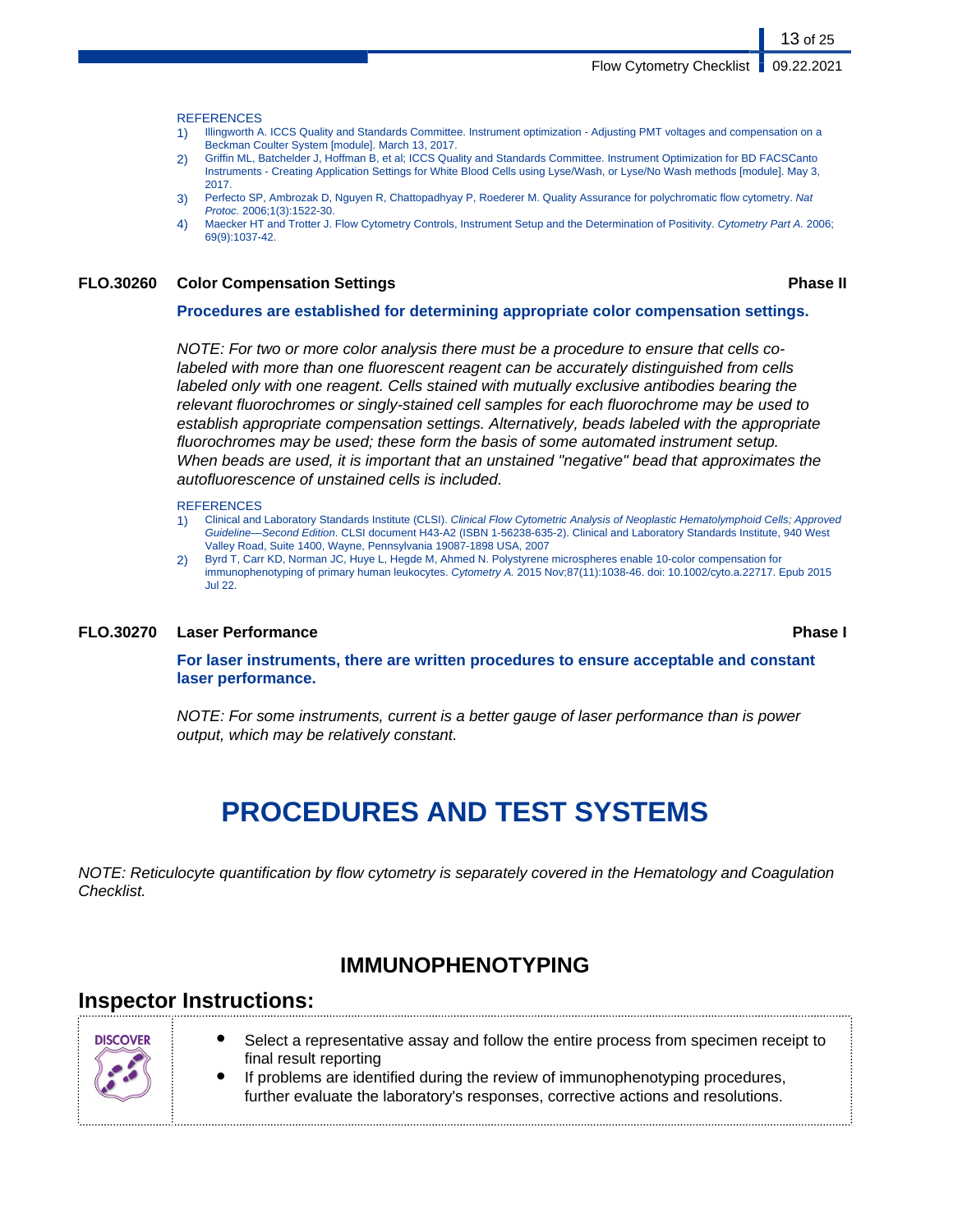## **BLOOD LYMPHOCYTE SUBSET ENUMERATION**

## **Inspector Instructions:**

| <b>READ</b> | Sampling of lymphocyte subset analysis policies and procedures (includes procedure<br>describing method to set markers (cursors) to distinguish between negative and<br>positive fluorescence cell populations)                                                                                           |
|-------------|-----------------------------------------------------------------------------------------------------------------------------------------------------------------------------------------------------------------------------------------------------------------------------------------------------------|
|             | How have you established or verified reference intervals?<br>How does your laboratory ensure specimen integrity?<br>How are specimens stored after initial processing?<br>How does your laboratory validate lymphocyte gates?<br>How are results of lymphocyte subset analysis corrected for gate purity? |

### **FLO.30430 Specimen Integrity Phase II**

### **There is a written procedure to verify specimen integrity.**

NOTE: The yield of T lymphocytes from blood samples is affected by a number of factors. If specimens are not processed immediately after collection, the laboratory should verify that its anticoagulant, holding temperature and preparation method maintain specimen integrity. Selective loss of cell subpopulations and/or the presence of dead cells may lead to spurious results. Routine viability testing is not necessary on specimens of whole blood that are analyzed within 24 hours of drawing. Analyses on older samples are possible if the laboratory has verified the absence of statistical differences between the fresh and aged specimen phenotype fractions being evaluated.

### **Evidence of Compliance:**

Records of specimen evaluation (eg, viability results) as applicable

**REFERENCES** 

1) Clinical and Laboratory Standards Institute (CLSI). Enumeration of Immunologically Defined Cell Populations by Flow Cytometry: Approved Guideline—Second Edition. CLSI document H42-A2 (ISBN 1-56238-640-9). Clinical and Laboratory Standards Institute, 940 West Valley Road, Suite 1400, Wayne, Pennsylvania 19087-1898 USA, 2007

### **FLO.30450 Specimen Storage Phase II**

#### **Specimens are stored appropriately after initial processing.**

NOTE: As one example, paraformaldehyde (0.5%) fixation of stained cells preserves cellular integrity and fluorescence for up to five days. Caution must be exercised in utilizing this procedure, as fluorescence may be diminished with some reagents and cytometers.

### **Evidence of Compliance:**

Written procedure for specimen storage

#### **REFERENCES**

- 1) American Society for Microbiology. Manual of clinical immunology, 4th ed. Washington, DC: ASM, 1992:940
- 2) Clinical and Laboratory Standards Institute (CLSI). Clinical Flow Cytometric Analysis of Neoplastic Hematolymphoid Cells; Approved Guideline—Second Edition. CLSI document H43-A2 (ISBN 1-56238-635-2). Clinical and Laboratory Standards Institute, 940 West Valley Road, Suite 1400, Wayne, Pennsylvania 19087-1898 USA, 2007

### **FLO.30460 Gating Technique Phase II**

**Appropriate gating techniques are used to select the cell population for analysis.**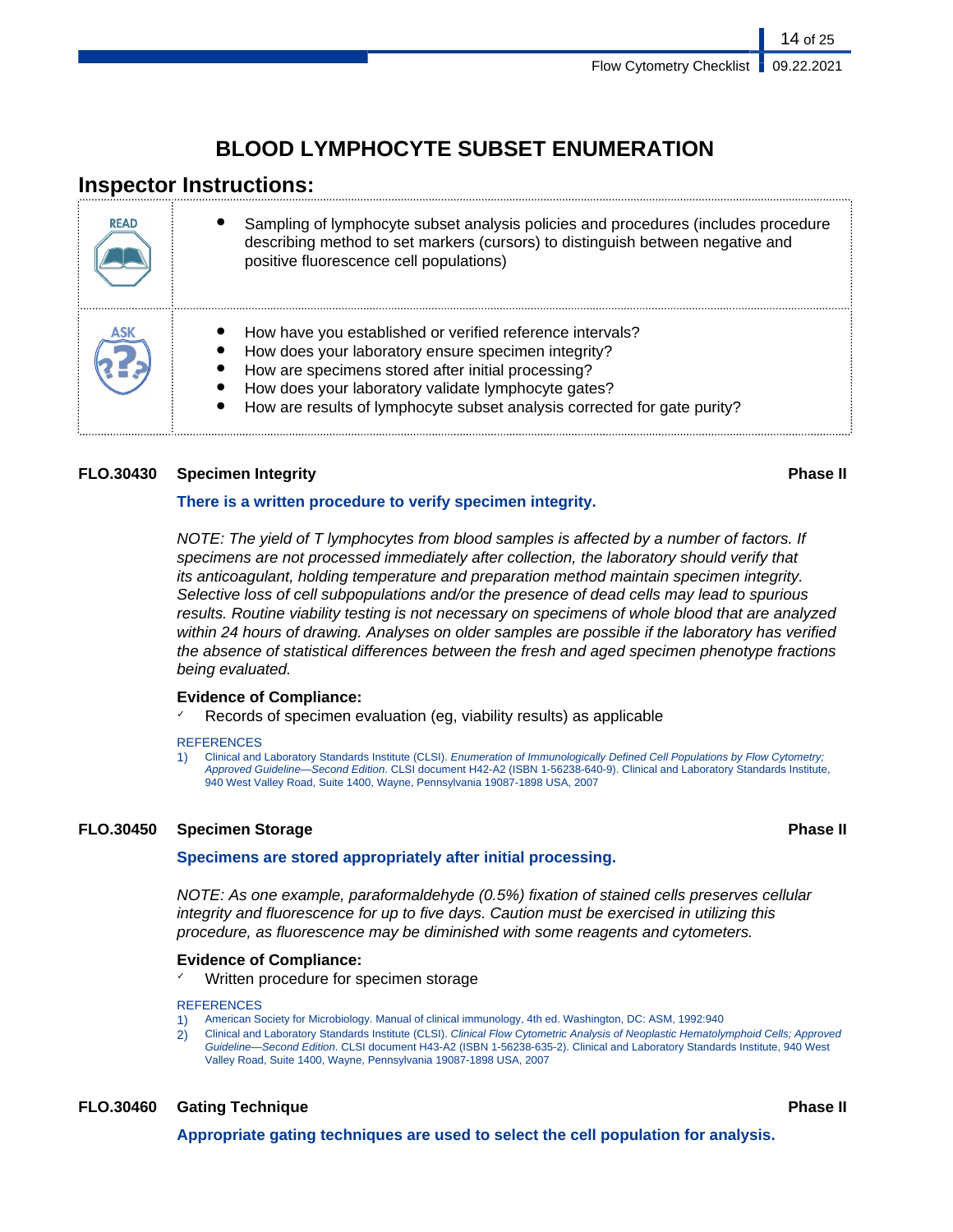NOTE: This may involve a combination of light scatter and/or fluorescence measurements. This is particularly important if the cell samples have a low lymphocyte count and/or a relatively high monocyte-granulocyte count. Lymphocyte gates may be verified using linear forward angle light scatter and 90-degree side scatter, and/or by using monoclonal antibodies to markers, such as CD45 and CD14.

**REFERENCES** 

1) CDC Guidelines for Performing Single-Platform Absolute CD4+ T-Cell Determinations with CD45 Gating for Persons Infected with Human Immunodeficiency Virus; 2003 Jan 31 vol 52, (rr02); 1-13

#### **FLO.30470 Gate Purity Phase II**

#### **Results of lymphocyte subset analysis are corrected for gate purity as appropriate.**

NOTE: When >5% non-lymphocyte events are included in a gate, results must be corrected for the proportion of contaminating cells. One method uses low side scatter and bright CD45 fluorescence for identification of lymphocytes, where an assumption is made that the only cells meeting these criteria are lymphocytes, and therefore the lymphocyte purity of the gate is close to 100%. Other methods may also be appropriate, and must be recorded.

## **Evidence of Compliance:**

Written procedure defining method for correction of results for gate purity

#### **REFERENCES**

- 1) National Institute for Allergy and Infectious Diseases/Division of AIDS. Revised 3 color supplement to flow cytometry guidelines, sec 5.02
- 2) Clinical and Laboratory Standards Institute (CLSI). Enumeration of Immunologically Defined Cell Populations by Flow Cytometry; Approved Guideline—Second Edition. CLSI document H42-A2 (ISBN 1-56238-640-9). Clinical and Laboratory Standards Institute, 940 West Valley Road, Suite 1400, Wayne, Pennsylvania 19087-1898 USA, 2007

#### **FLO.30480 Markers/Cursors Phase II**

#### **There is a procedure to set markers (cursors) to distinguish fluorescence negative and fluorescence positive cell populations.**

NOTE: Each laboratory must have a set of objective criteria to define the appropriate placement of markers (cursors) to delineate the population of interest. Isotypic controls may not be necessary in all cases, and cursor settings for the isotype control may not be appropriate for all markers. Cursor settings must be determined based on the fluorescence patterns from the negative and positive populations for CD3, CD4 and CD8.

#### **REFERENCES**

- 1) CDC Guidelines for Performing Single-Platform Absolute CD4+ T-Cell Determinations with CD45 Gating for Persons Infected with Human Immunodeficiency Virus; 2003 Jan 31 vol 52, (rr02); 1-13
- 2) Sreenan JJ, et al. The use of isotypic control antibodies in the analysis of CD3+ and CD3+, CD4+ lymphocyte subsets by flow cytometry. Are they really necessary? Arch Pathol Lab Med. 1997;121:118-121

#### **FLO.30550 Reference Intervals Established Phase II**

**The report includes an established or verified reference interval for blood lymphocyte subsets appropriate for the age of the patient.**

NOTE: Age- and sex-specific reference intervals must be determined by laboratory, if feasible. For example, a reference interval can be verified by testing samples from 20 healthy representative individuals; if no more than two results fall outside the proposed reference interval, that interval can be considered verified for the population studied (refer to CLSI guideline EP28- A3, referenced below). If this is not possible or practical, then the laboratory must evaluate the use of published data for its own reference intervals, and retain records of this evaluation.

#### **Evidence of Compliance:**

Patient result reported with reference interval, as applicable and record of completed reference Interval study **OR** records of verification of manufacturer's stated interval when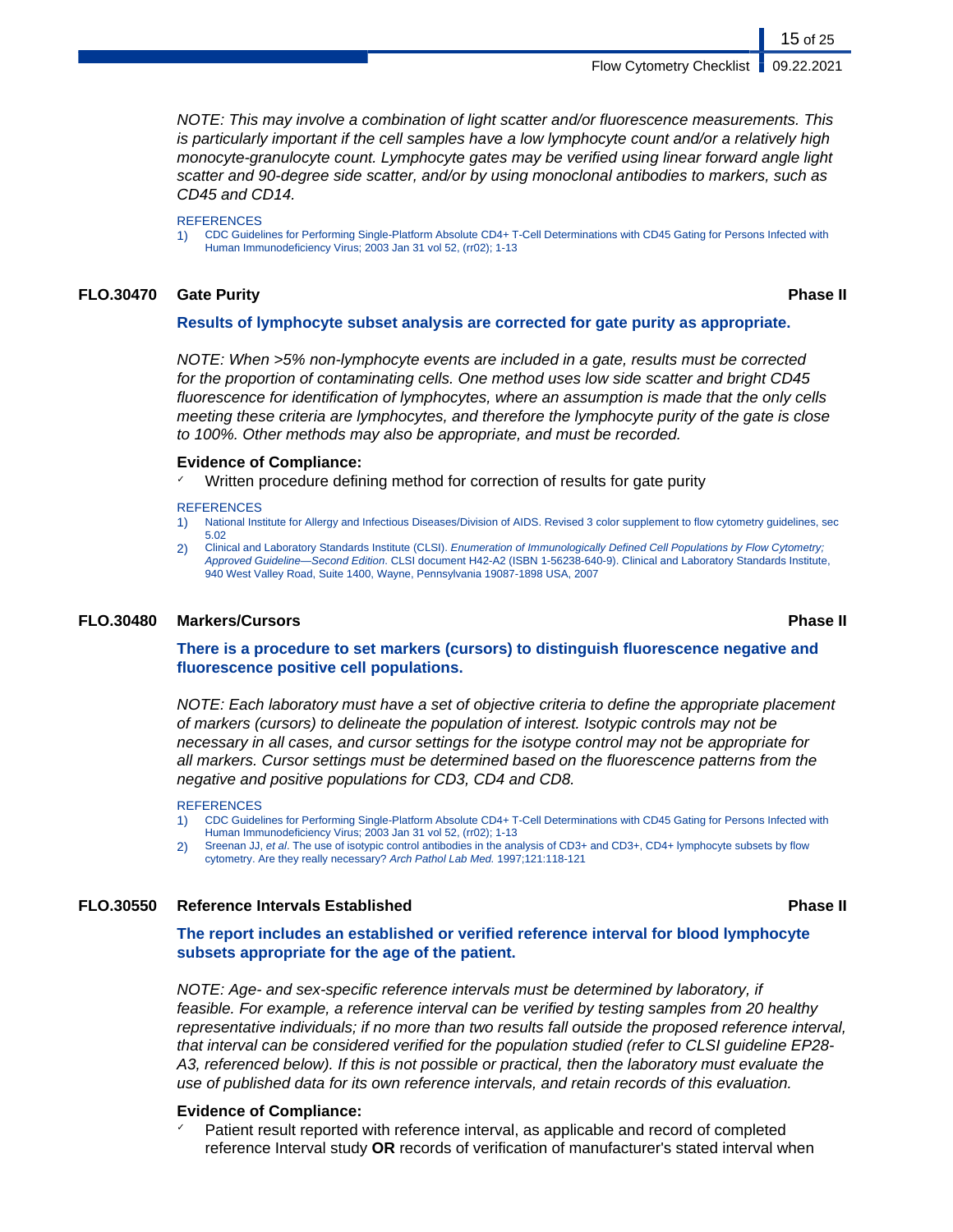reference interval study is not practical (eg, unavailable normal population) **OR** other methods approved by the section director

#### **REFERENCES**

- 1) Knight JA. Laboratory issues regarding geriatric patients. Lab Med. 1997;28:458-461
- 2) Clinical and Laboratory Standards Institute. Defining, Establishing, and Verifying Reference Intervals in the Clinical Laboratory; Approved Guideline. 3<sup>rd</sup> ed. CLSI Document EP28-A3c. Clinical and Laboratory Standards Institute, Wayne, PA, 2010.

## **CD34 STEM CELL ENUMERATION**

### **Inspector Instructions:**

| <b>READ</b> | Sampling of CD34 analysis policies and procedures<br>Sampling of CD34 records (events counted)                                                                                                                                                |
|-------------|-----------------------------------------------------------------------------------------------------------------------------------------------------------------------------------------------------------------------------------------------|
| ASK         | How does your laboratory record CD34 cellular viability?<br>How does your laboratory gate to define the population of CD34+ cells?<br>What class of anti-CD34 monoclonal antibodies does your laboratory use, and how<br>are they conjugated? |

#### **FLO.30564 CD34 Cellular Viability - Apheresis and Cord Blood Products Phase II**

**The laboratory measures the viability of CD34 positive cells in samples aliquoted at the time of processing of hematopoietic progenitor cell, apheresis products, and cord blood products.**

NOTE: CD34 cell viability testing of cord blood products must be done on a sample aliquoted prior to the addition of cryoprotectant. For any hematopoietic progenitor cell product, CD34 cell viability testing during or after storage should be considered as an additional quality control measure. The viability dye 7-amino actinomycin-D (7-AAD) yields excellent results in this analysis. The viability assay must be performed using a flow cytometric method with the viability dye included in the same tube with the CD34 and CD45 monoclonal antibodies for the CD34+ viability determination. Estimates of total cellular viability (for example, trypan blue exclusion) may not be used as an alternative because the method can overestimate the viability of the CD34 stem cell population.

#### **REFERENCES**

- 1) Owens M, Loken M. Peripheral blood stem cell quantitation, In Flow Cytometry Principles for Clinical Laboratory Practice. New York, NY: Wiley-Liss, 1995:111-127
- 2) Keeney M., et al. Single platform flow cytometry absolute CD34+ cell counts based on the ISHAGE guidelines. Cytometry. 1998; 34:61-70
- 3) Hubl W, et al. Measurement of absolute concentration and viability of CD34+ cells in cord blood and cord blood products using fluorescent beads and cyanine nucleic acid dyes. Cytometry.1998; 34:121-127
- 4) Gratama J, et al. Flow cytometric enumeration of CD34+ hematopoietic stem and progenitor cells. Cytometry. 1998;34:128-145
- 5) Lee S., et al. Post thaw viable CD34+ cell count is a valuable predictor of haematopoietic stem cell engraftment in autologous peripheral blood stem cell transplantation. Vox Sang Feb: 2008: 94:46-152
- 6) Reich-Slotky R., et al. Determining post-thaw CD34+ cell dose of cryopreserved haematopoietic progenitor cells demonstrates high recovery and confirms their integrity. Vox Sang 2008: May 94(4):351-357
- 7) Ruiz-Argüelles GJ, Ruiz-Argüelles A, Pérez-Romano B, et al. Filgrastim-mobilized peripheral-blood stem cells can be stored at 4 degrees and used in autografts to rescue high-dose chemotherapy. Am J Hematol. 1995; 48(2):100-3.
- 8) Kao GS, Kim HT, Daley H, et al. Validation of short-term handling and storage conditions for marrow and peripheral blood stem cell products. Transfusion. 2011; 51(1):137-47.

**FLO.30578 Monoclonal Antibodies Reagent Class Phase II**

**Appropriately conjugated Class II or Class III anti-CD34 monoclonal antibodies are used.**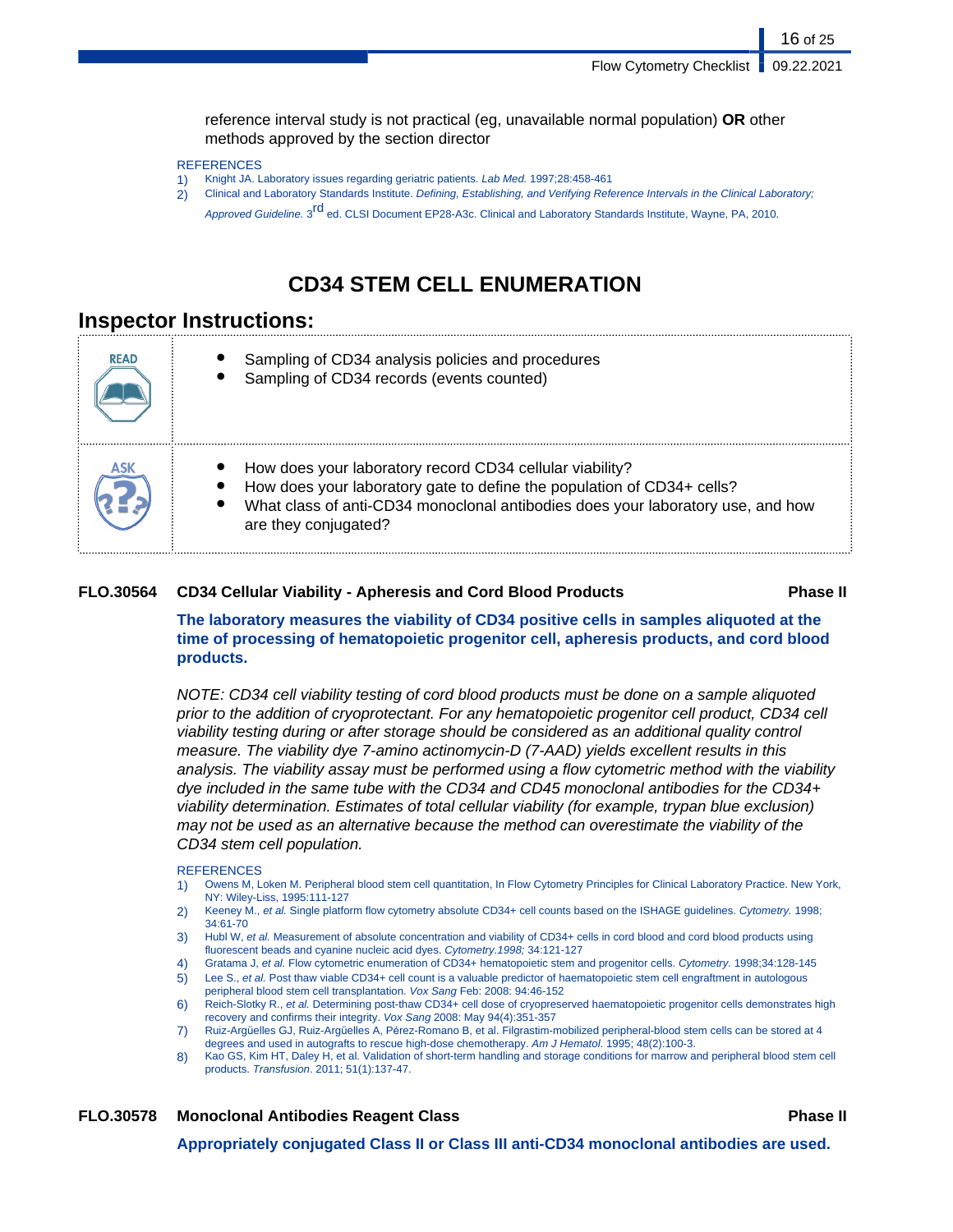NOTE: Class I reagents are not recommended. Class II reagents conjugated to FITC are not recommended.

#### **Evidence of Compliance:**

✓ Written policy defining the use of appropriate class of monoclonal antibodies **AND** Reagent logs

#### **FLO.30585 CD34 Events Phase II**

17 of 25

### **A statistically valid number of CD34+ events are collected to ensure clinically relevant precision and accuracy.**

NOTE: The maximum coefficient of variation for CD34+ cell counts should be 10%. To achieve this precision, a minimum of 100 CD34+ events should be counted, as recommended by the ISHAGE guidelines and European Working Group on Clinical Cell Analysis. If the CD34+ cell count in a sample is 0.13%, for example, then 75,000 events must be collected to reach a count of 100 CD34+ events. This level of precision is not required for extremely low counts, provided they are below clinical decision points. Precision is most important at clinical decision thresholds and laboratories should verify their precision at such decision points.

#### **Evidence of Compliance:**

- Written policy defining the minimum number of CD34+ events for analysis **AND**
- Records of number of events counted

#### **REFERENCES**

- 1) Sutherland DR, Anderson L, Keeney M, et al. The ISHAGE Guidelines for CD34+ Cell Determination by Flow Cytometry. J Hematotherapy. 1996;3:213-226
- 2) Gratama JW, Orfao A, Barnett D, et al. Flow cytometric enumeration of CD34+ hematopoietic stem and progenitor cells. European Working Group on Clinical Cell Analysis. Cytometry. 1998;34:128-142

### **FLO.30592 Sequential Gating Techniques Phase II**

#### **Sequential (Boolean) gating techniques are used to define the CD34+ stem cells.**

NOTE: Negative reagent controls (isotypic/isoclonic) are of limited, if any, utility in the enumeration of rare events, such as CD34+ cells. Some isotype controls can stain more cells nonspecifically than are stained specifically by a CD34 conjugate. Studies of a large number of normal hematopoietic samples have shown that the sequential gating approach best delineates specific from nonspecific staining, and that traditional isotype controls provide no useful information regarding the levels of nonspecific staining in the flow cytometric analysis of rare events. For this reason, the use of isotypic/isoclonic controls is not recommended. In their place, sequential Boolean gating and cluster analysis should be used to define the population of interest (CD34+ cells).

#### **REFERENCES**

- 1) Clinical and Laboratory Standards Institute (CLSI). Enumeration of Immunologically Defined Cell Populations by Flow Cytometry: Approved Guideline-Second Edition. CLSI document H42-A2. (ISBN 1-56238-640-9). Clinical and Laboratory Standards Institute, 940 West Valley Road, Suite 1400, Wayne, PA 19087-1898 USA, 2007
- 2) Sutherland DR, Anderson L, Keeney M, et al. Towards a worldwide standard for CD34+ enumeration? J. Hematotherapy. 1997;6:85-89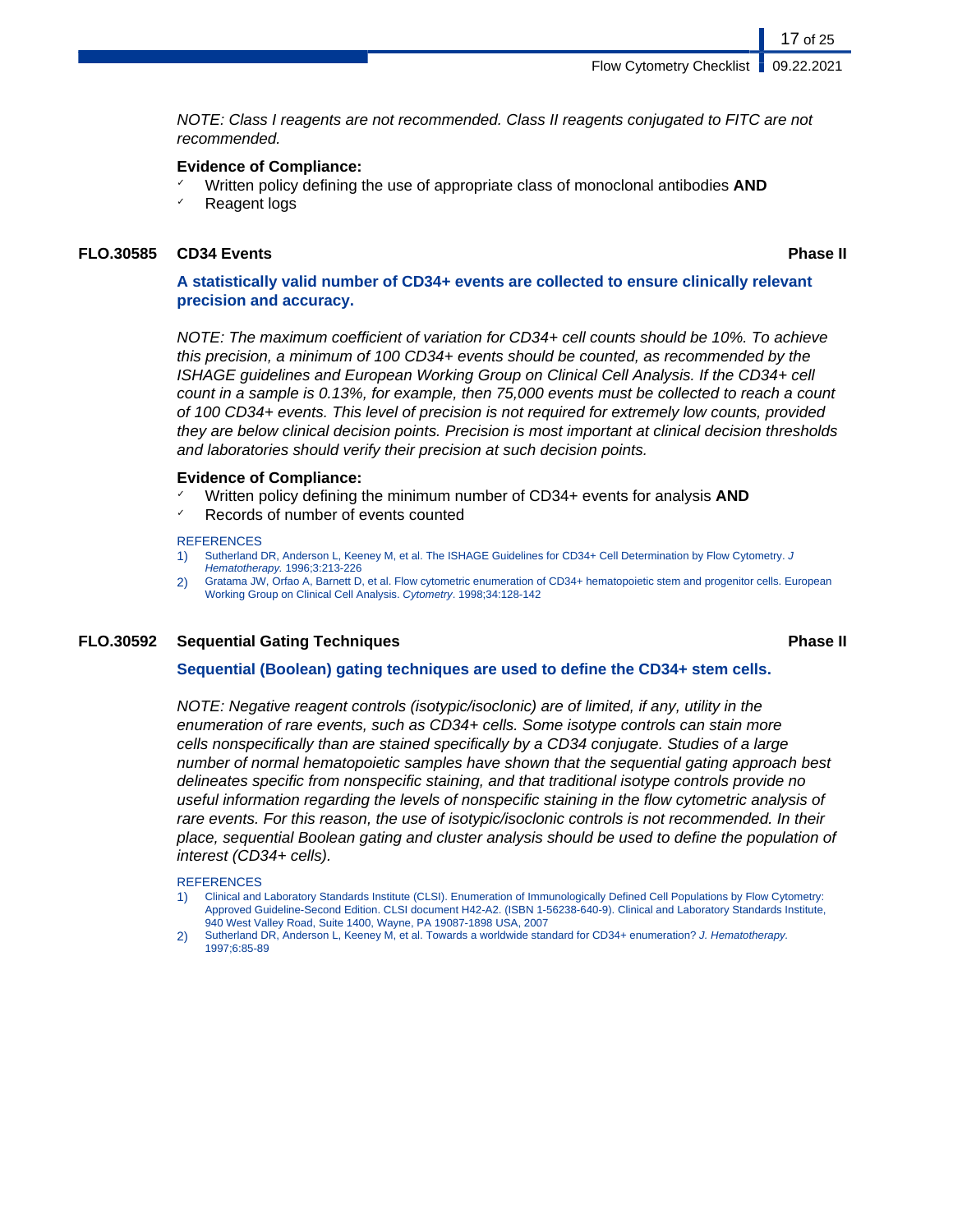## **LEUKEMIA AND LYMPHOMA**

## **Inspector Instructions:**

| <b>READ</b> | Sampling of leukemia/lymphoma immunophenotyping policies and procedures<br>Sampling of patient reports and histograms (to include abnormal cell<br>immunophenotype, interpretive comments, etc.)                                                                                                                                                                                                                                                                                                                                   |
|-------------|------------------------------------------------------------------------------------------------------------------------------------------------------------------------------------------------------------------------------------------------------------------------------------------------------------------------------------------------------------------------------------------------------------------------------------------------------------------------------------------------------------------------------------|
|             | If flow leukemia/lymphoma immunophenotyping is done at an outside facility, how<br>does your laboratory ensure that the testing is sufficiently comprehensive to facilitate<br>accurate diagnosis, with appropriate gating and retention of records?<br>Under what circumstances does your laboratory measure the percentage of viable<br>cells?<br>How does your laboratory distinguish neoplastic from non-neoplastic cells?<br>How does your laboratory distinguish between intrinsic and extrinsic immunoglobulin<br>staining? |

### **FLO.30610 Cellular Viability Phase II**

### **There is a policy for determining when the percentage of viable cells in each test specimen should be measured.**

NOTE: Selective loss of cell subpopulations and/or the presence of dead cells may lead to spurious results. This does not mean that all specimens with low viability must be rejected. Finding an abnormal population in a specimen with poor viability may be valuable but the failure to find an abnormality should be interpreted with caution. If specimen viability is below the established laboratory minimum, test results may not be reliable and this should be noted in the test report. Routine viability testing may not be necessary. However, viability testing of specimens with a high risk of loss of viability, such as disaggregated lymph node specimens, is required.

#### **REFERENCES**

1) Clinical and Laboratory Standards Institute (CLSI). Clinical Flow Cytometric Analysis of Neoplastic Hematolymphoid Cells: Approved Guideline—Second Edition. CLSI document H43-A2 (ISBN 1-56238-635-2). Clinical and Laboratory Standards Institute, 940 West Valley Road, Suite 1400, Wayne, Pennsylvania 19087-1898 USA, 2007

### **FLO.30640 Appropriate Antibodies Phase II**

### **The panel of antibodies used is sufficiently comprehensive to address the clinical problem under consideration.**

NOTE: Knowledge of the clinical situation and/or the morphologic appearance of the abnormal cells may help to guide antibody selection. Because antibodies vary in their degree of lineage specificity, and because many leukemias lack one or more antigens expected to be present on normal cells of a particular lineage, it is recommended that a certain degree of redundancy be built into a panel used for leukemia phenotyping.

Laboratories interpreting immunophenotyping data from an outside facility (ie, technical flow laboratory) must ensure that the antibody panels used for interpretation are appropriate. There must be a process by which individuals interpreting the results can provide feedback on the appropriateness of the antibody panels used. Records of such feedback and corrective action taken when problems are identified may be incorporated into the laboratory's quality management system.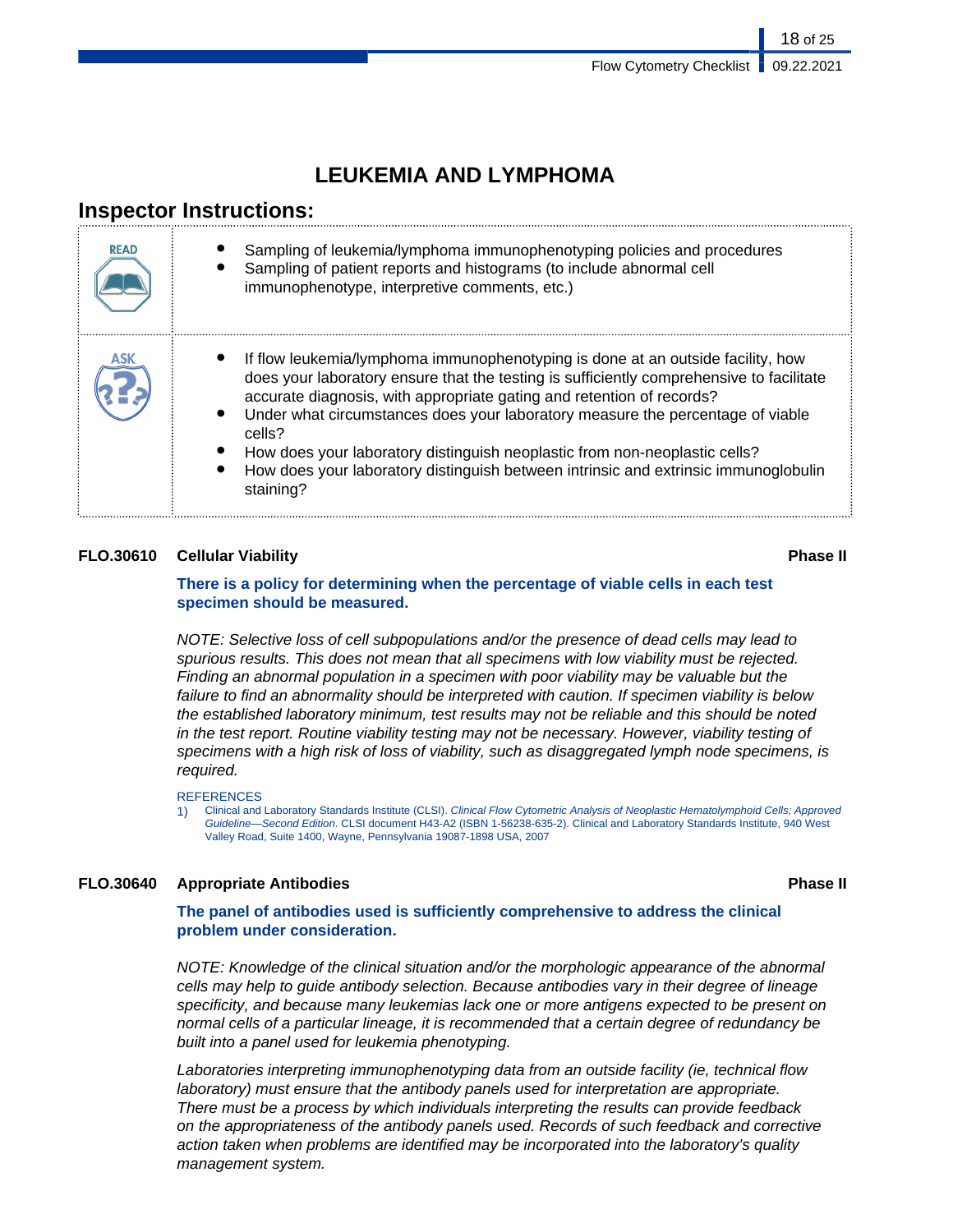#### **Evidence of Compliance:**

- ✓ Written procedure to select appropriate antibodies, where applicable **AND**
- Gated data plots, histograms, and patient reports

#### **REFERENCES**

- 1) Clinical and Laboratory Standards Institute (CLSI). Clinical Flow Cytometric Analysis of Neoplastic Hematolymphoid Cells; Approved Guideline—Second Edition. CLSI document H43-A2 (ISBN 1-56238-635-2). Clinical and Laboratory Standards Institute, 940 West Valley Road, Suite 1400, Wayne, Pennsylvania 19087-1898 USA, 2007
- 2) Rimsza LM, et al. The presence of CD34+ cell clusters predicts impending relapse in children with acute lymphoblastic leukemia receiving maintenance chemotherapy. Am J Clin Pathol. 1998;110:313-320
- 3) Siebert JD, et al. Flow cytometry utility in subtyping components of composite and sequential lymphomas. Am J Clin Pathol. 1998;110:536
- 4) Kampalath B, et al. CD19 on T cells in follicular lymphocytic leukemia/small lymphocytic lymphoma, and T-cell-rich B-cell lymphoma: an enigma. Am J Clin Pathol. 1998;110:536
- 5) Krasinskas AM, et al. The usefulness of CD64, other monocyte-associated antigens, and CD45 gating in the subclassification of acute myeloid leukemias with monocytic differentiation. Am J Clin Pathol. 1998;110:797-805
- 6) Wood BL, et al. 2006 Bethesda International Consensus Recommendations on the Immunophenotypic Analysis of Hematolymphoid Neoplasia by Flow Cytometry: Optimal Reagents and Reporting for the Flow Cytometric Diagnosis of Hematopoietic Neoplasia. Cytometry Part B (Clinical Cytometry) 2007;72B:S12-S22

#### **FLO.30670 Cell Concentrations Phase II**

#### **Cell concentrations are adjusted for optimal antibody staining.**

#### **Evidence of Compliance:**

Written procedure for adjusting cell concentrations to ensure optimal antibody staining

#### **REFERENCES**

1) Clinical and Laboratory Standards Institute (CLSI). Clinical Flow Cytometric Analysis of Neoplastic Hematolymphoid Cells; Approved Guideline-Second Edition. CLSI document H43-A2 (ISBN 1-56238-635-2). Clinical and Laboratory Standards Institute, 940 West Valley Road, Suite 1400, Wayne, Pennsylvania 19087-1898 USA, 2007

#### **FLO.30720 Immunoglobulin Staining Phase II**

#### **There are written procedures to ensure that immunoglobulin staining is intrinsic and not extrinsic (cytophilic).**

NOTE: The requirement is to ensure that the immunoglobulin light chain analysis includes only light chain synthesized by B cells (intrinsic light chain). Many cell types will bind serum immunoglobulin nonspecifically via Fc receptors (including B cells). To ensure that immunoglobulin staining detected by flow cytometry is intrinsic (on B cells) rather than cytophilic, a pan-B cell marker (eg, CD19, CD20) may be included in the same tube as one or both anti-light chain reagents. The inclusion of both lambda and kappa light chain reagents in the same tube allows a clear delineation of non-specific binding, even on B cells.

#### **Evidence of Compliance:**

Written procedure for method to ensure intrinsic immunoglobulin staining

#### **REFERENCES**

1) Clinical and Laboratory Standards Institute (CLSI). Clinical Flow Cytometric Analysis of Neoplastic Hematolymphoid Cells; Approved Guideline—Second Edition. CLSI document H43-A2 (ISBN 1-56238-635-2). Clinical and Laboratory Standards Institute, 940 West Valley Road, Suite 1400, Wayne, Pennsylvania 19087-1898 USA, 2007

### **FLO.30730 Abnormal Cell Distinction Phase II**

**There are procedures established for distinguishing abnormal cells of interest from normal cells, based on their light scatter and fluorescence properties.**

NOTE: Generally, both neoplastic and non-neoplastic cells are acquired in any gate used for acquisition. Attempts must be made to distinguish them at the time of analysis. Appropriate procedures include use fluorescent antibodies, fluorescent dyes, light scatter measurements, or any combination thereof to select out the relevant cell subpopulation for further analysis. Morphologic evaluation is also a valuable parameter to improve analysis.

Laboratories performing interpretation only of immunophenotyping data from an outside facility (ie, technical flow laboratory) must ensure that appropriate gating techniques are used. There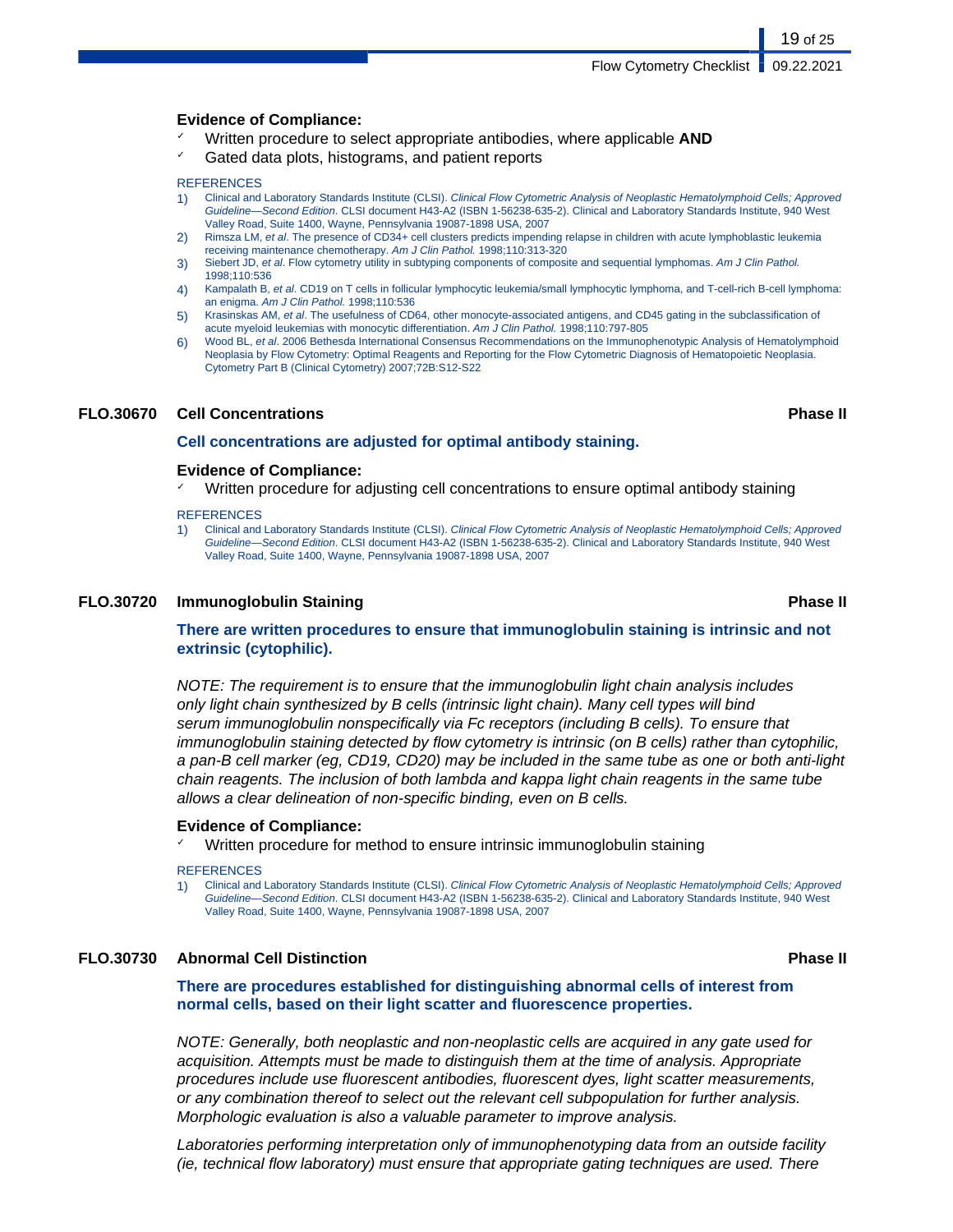must be a process by which individuals interpreting the results can provide feedback on the appropriateness of the gating techniques used. Records of such feedback and corrective action taken when problems are identified may be incorporated into the laboratory's quality management system.

#### **REFERENCES**

- 1) Muirhead KA, et al. Methodological considerations for implementation of lymphocyte subset analysis in a clinical reference laboratory. Ann NY Acad Sci. 1986;468:113-127
- 2) American Society for Microbiology. Manual of clinical immunology, 4th ed. Washington, DC: ASM, 1992
- 3) Sun T, et al. Gating strategy for immunophenotyping of leukemia and lymphoma. Am J Clin Pathol. 1997;108:152-157
- 4) Clinical and Laboratory Standards Institute (CLSI). Clinical Flow Cytometric Analysis of Neoplastic Hematolymphoid Cells; Approved Guideline—Second Edition. CLSI document H43-A2 (ISBN 1-56238-635-2). Clinical and Laboratory Standards Institute, 940 West Valley Road, Suite 1400, Wayne, Pennsylvania 19087-1898 USA, 2007
- 5) Macon WR, Salhany KE. T-cell subset analysis of peripheral T-cell lymphomas by paraffin section immunohistology and correlation of CD4/CD8 results with flow cytometry. Am J Clin Pathol. 1998;109:610-617
- 6) Dunphy CH. Combining morphology and flow cytometric immunophenotyping to evaluate bone marrow specimens for B-cell malignant neoplasms. Am J Clin Pathol. 1998;109:625-630

#### **FLO.30760 Cell Population Distinction Phase II**

20 of 25

**There is a procedure to distinguish fluorescence-negative and fluorescence-positive cell populations.**

NOTE: This does not imply that a separate negative control sample must be run. It is possible to coordinate panels of monoclonal antibodies to compare the binding of monoclonal antibodies of the same subclass that typically have mutually exclusive patterns of reactivity of subsets of hematopoietic cells. In this way, test antibodies may also double as control reagents.

#### **REFERENCES**

1) Clinical and Laboratory Standards Institute (CLSI). Clinical Flow Cytometric Analysis of Neoplastic Hematolymphoid Cells; Approved Guideline—Second Edition. CLSI document H43-A2 (ISBN 1-56238-635-2). Clinical and Laboratory Standards Institute, 940 West Valley Road, Suite 1400, Wayne, Pennsylvania 19087-1898 USA, 2007

#### **FLO.30790 Final Report Phase II**

**The final report includes information about the immunophenotype of the abnormal cells, if identified, and comments necessary to facilitate the interpretation.**

NOTE: Clinical information and available pathologic material should be reviewed to select appropriate antibodies. In cases of suspected hematolymphoid neoplasia direct morphologic correlation of all applicable sample types should be performed when possible and clinically appropriate. In cases involving leukemia and lymphoma phenotyping, correlation should be made between the immunologic and pathologic results. The flow histograms, rather than just the percentage of positive cells, should be reviewed by the interpreting pathologist in difficult cases. The peak channel and shapes of the curves may be helpful in identifying clonal populations.

Reporting requirements for use of analyte-specific reagents and other reagents used in laboratory-developed tests are included in the All Common Checklist (COM.40850).

#### **REFERENCES**

- 1) Clinical and Laboratory Standards Institute (CLSI). Clinical Flow Cytometric Analysis of Neoplastic Hematolymphoid Cells; Approved Guideline—Second Edition. CLSI document H43-A2 (ISBN 1-56238-635-2). Clinical and Laboratory Standards Institute, 940 West Valley Road, Suite 1400, Wayne, Pennsylvania 19087-1898 USA, 2007
- 2) Nguyen AND, et al. A relational database for diagnosis of hematopoietic neoplasms using immunophenotyping by flow cytometry. Am J Clin Pathol. 2000;113:95-106
- Wood BL, et al. 2006 Bethesda International Consensus Recommendations on the Immunophenotypic Analysis of Hematolymphoid Neoplasia by Flow Cytometry: Optimal Reagents and Reporting for the Flow Cytometric Diagnosis of Hematopoietic Neoplasia. Cytometry Part B (Clinical Cytometry) 2007;72B:S12-S22
- 4) Wood BL, et al. 2006 Bethesda International Consensus Recommendations on the Immunophenotypic Analysis of Hematolymphoid Neoplasia by Flow Cytometry: Optimal Reagents and Reporting for the Flow Cytometric Diagnosis of Hematopoietic Neoplasia. Cytometry Part B (Clinical Cytometry) 2007;72B:S12-S22.
- 5) Sever C, Abbott CL, de Baca ME, et al. Bone marrow synoptic reporting for hematologic neoplasms: guideline from the College of American Pathologists Pathology and Laboratory Quality Center. Arch Pathol Lab Med; 2016;140(9):932-49.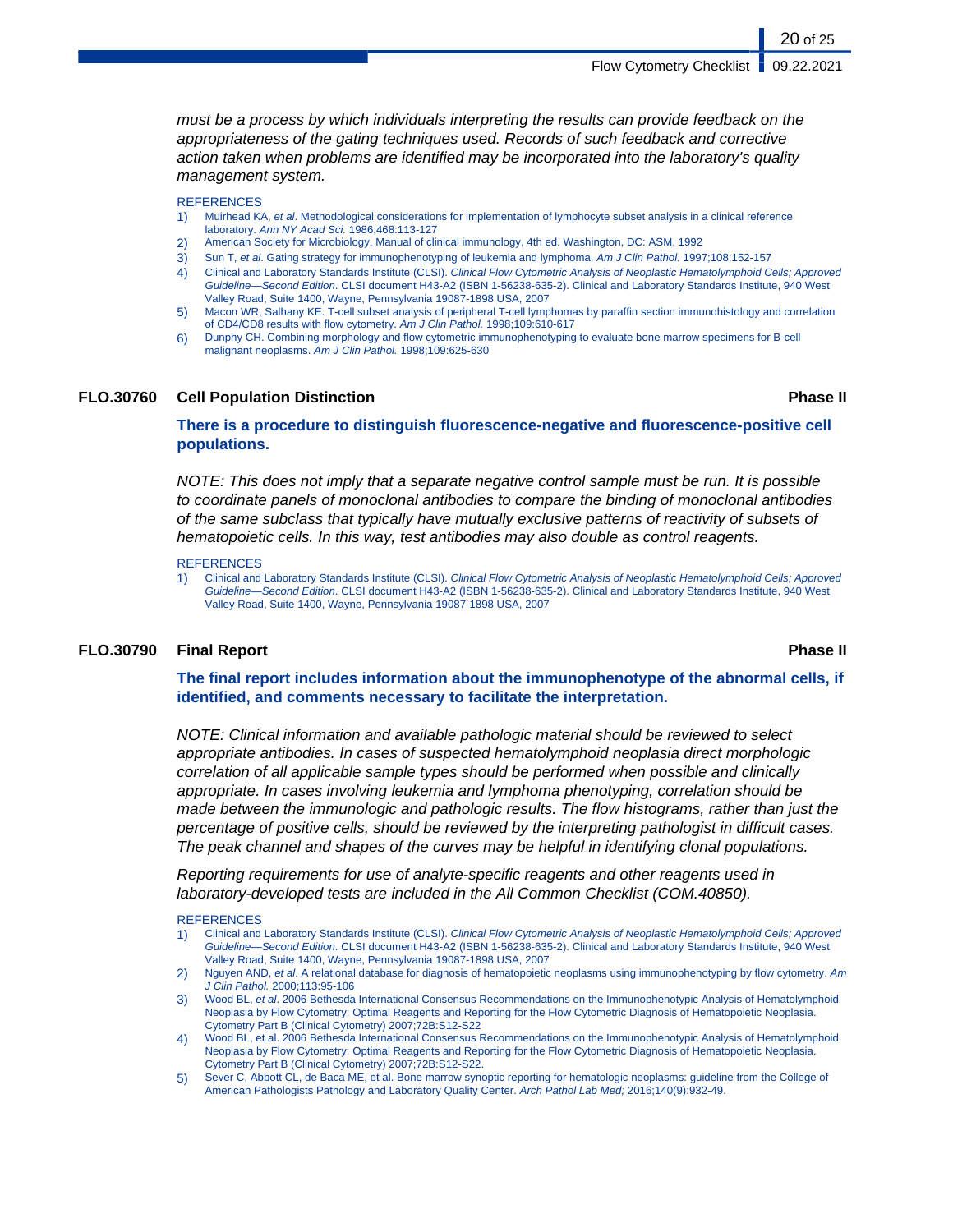## **RARE EVENT FLOW CYTOMETRIC ASSAYS**

#### **FLO.30800 Rare Event Flow Cytometric Assays Phase II**

**For rare event flow cytometric assays, the lower limit of enumeration has been validated.**

NOTE: The detection of rare events may occur in assays, such as Paroxysmal Nocturnal Hemoglobinuria (PNH) clone testing or minimal residual disease (MRD) testing. Analytic sensitivity of the lower detection limit should be validated by performing dilutional studies using known patient or suitable reference material, such as proficiency testing material.

For high sensitivity paroxysmal nocturnal hemoglobinuria (PNH) testing (detecting and reporting clones less than or equal to 1%), validations to establish the lower limit of enumeration (quantitation) are required for red blood cells, granulocytes, and monocytes.

#### **REFERENCES**

1) Sutherland DR, Illingworth A, Marinov I, et al. ICCS/ESCCA consensus guidelines to detect GPI-deficient cells in paroxysmal nocturnal hemoglobinuria (PNH) and related disorders part 2 - reagent selection and assay optimization for high sensitivity testing. Clin Cytom. 2018: 94(1):23-48.

#### **FLO.30820 Rare Event Flow Cytometric Assays Phase I**

**For rare event flow cytometric assays, the lower limit of enumeration is included in the diagnostic report.**

NOTE: When performing rare event testing, including minimal residual disease (MRD) on low cellularity samples, the number of events needed to achieve the laboratory's validated lower limit of enumeration/sensitivity may not be able to be collected. In these cases (especially when the interpretation is negative), laboratories should clearly state in the diagnosis report that the paucicellular sample may have reduced analytical sensitivity.

### **\*\*NEW\*\* 09/22/2021**

#### **FLO.30825 Rare Event Flow Cytometric Assays - Sample Carryover Phase II**

**For all rare event assays (including MRD testing and PNH testing), the laboratory evaluates the assay for carryover and has processes to reduce possible sample carryover to a level below the detection limit of the assay.**

NOTE: The laboratory must perform formal assessment of carryover during validation of the assay and reassess carryover after major maintenance or repair of the instrument.

Highly sensitive assays may be affected significantly by sample carryover introduced during sample processing or during data acquisition. Methods for reducing this possibility include:

- Running blank tubes containing deionized water, PBS, or similar non-cellular fluid prior to sample tubes to monitor for sample carryover
- Monitoring unstained or isotype control tubes for prior stained sample carryover
- Monitoring pipetting or sample processing instrumentation for possible carryover using blank tubes following samples.

#### **Evidence of Compliance:**

- ✓ Procedures detailing methods used to reduce carryover **AND**
- Records of carryover studies performed at validation and following major maintenance/repair

21 of 25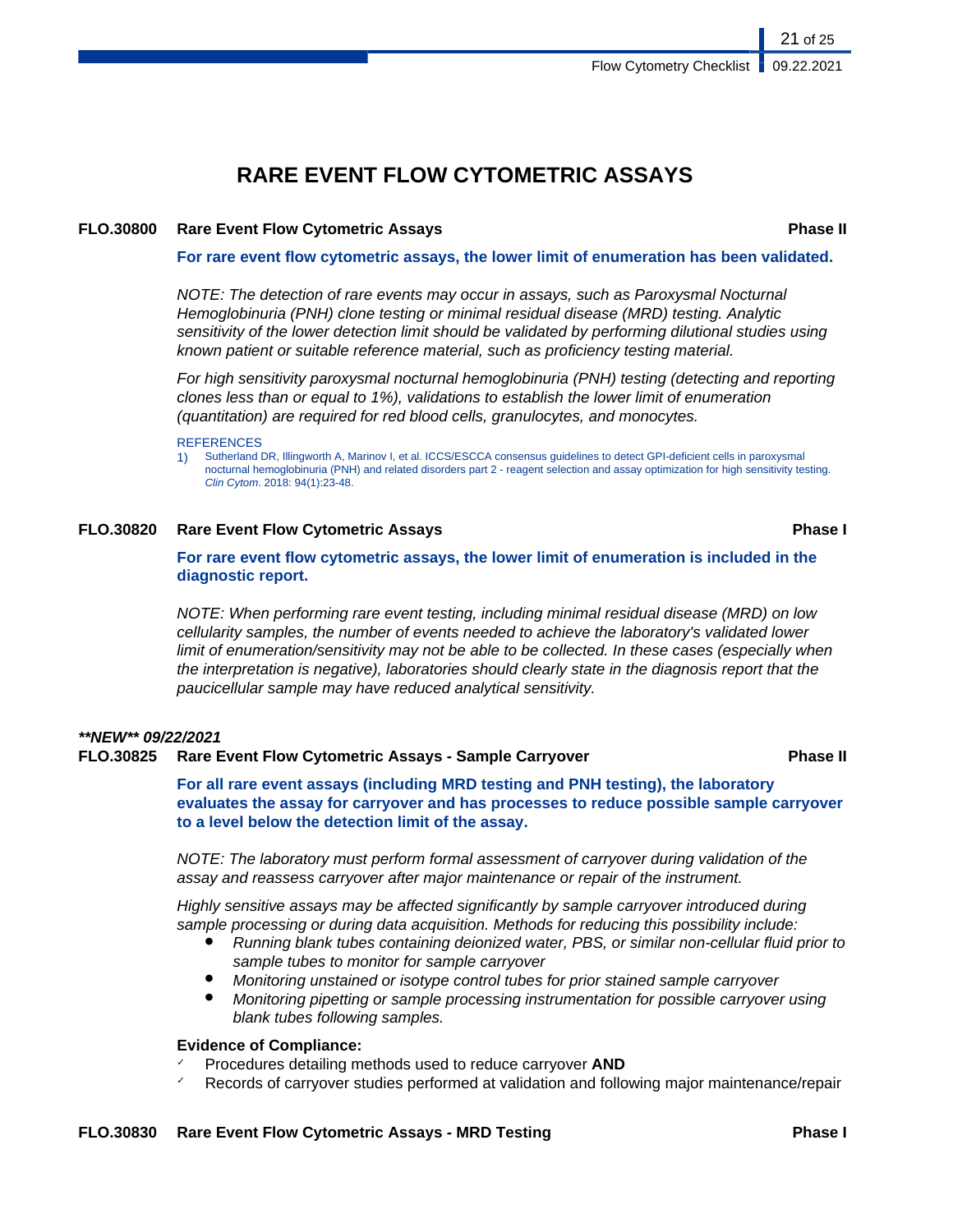**For minimal residual disease (MRD) testing (including B lymphoblastic leukemia, acute myeloid leukemia, plasma cell myeloma, and mature lymphoid disorders), the method appropriately separates normal populations from residual disease.**

#### NOTE: Examples include:

- B lymphoblastic leukemia distinguish hematogones (normal immature B-cell precursors) from B lymphoid blasts
- Acute myeloid leukemia distinguish normal myeloid blasts from disease-associated/ neoplastic blasts
- Plasma cell myeloma distinguish neoplastic from non-neoplastic plasma cells
- Non-Hodgkin lymphoma separate normal B cells from abnormal/neoplastic B cells (or  $T$ cells if assay targets T cell non-Hodgkin lymphoma)

#### **Evidence of Compliance:**

- ✓ Validation data showing normal and abnormal population analysis **OR**
- ✓ Procedures detailing methods used to distinguish normal from abnormal and sample patient data from both normal and abnormal cases

#### **REFERENCES**

- 1) Flores-Montero J, Sanoja-Flores L, Paiva B, et al. Next Generation Flow for highly sensitive and standardized detection of minimal residual disease in multiple myeloma. Leukemia. 2017; 31(10):2094-2103.
- 2) Rawstron AC, Paiva B, Stetler-Stevenson M. Assessment of minimal residual disease in myeloma and the need for a consensus approach. Cytometry B Clin Cytom. 2016; 90(1):21-5.
- 3) Oldaker TA, Wallace PK, Barnett D. Flow cytometry quality requirements for monitoring of minimal disease in plasma cell myeloma. Cytometry B Clin Cytom. 2016; 90(1):40-6.
- 4) Gupta S, Devidas M, Loh ML, et al. Flow cytometric vs morphologic assessment of remission in childhood acute lymphoblastic leukemia: A report from the Children's Oncology Group (COG). Leukemia. 2017; Dec 18. doi: 10.1038/leu.2017.341.
- 5) Keeney M, Wood BL, Hedley BD, et al. A QA program for MRD testing demonstrates that systematic education can reduce discordance among experienced interpreters. Cytometry B Clin Cytom. 2017; May 5. doi: 10.1002/cyto.b.21528.
- 6) Schuurhuis GJ, Heuser M, Freeman S, et al. Minimal/measurable residual disease in AML: consensus document from ELN MRD Working Party. Blood. 2018 Jan 12. pii:blood-2017-09-801498.
- Lacombe F, Campos L, Allou K, et al: Groupe d'Etude Immunologique des Leucemies (GEIL). Prognostic value of multicenter flow cytometry harmonized assessment of minimal residual disease in acute myeloblastic leukemia. Hematol Oncol. 2017; Dec 7. doi: 10.1002/hon.2488.
- 8) Bottcher S, Ritgen M, Kneba M. Flow cytometric MRD detection in selected mature B-cell malignancies. Methods Mol Biol. 2013; 971:149-74.

### **\*\*REVISED\*\* 09/22/2021 FLO.30840 PNH Testing Phase I**

### **The laboratory has a written procedure describing how to separate normal populations from abnormal PNH clones.**

NOTE: For RBC analysis, the procedure must include an appropriate panel of antibodies/ reagents and methods for distinguishing normal type I RBCs from PNH type II and type III clones. This typically applies to larger RBC clones with well-defined clusters of RBC populations. Minor clones (equal or less than 1%) may not show distinct separation between the type II and type III populations and one gate for the combined RBC PNH clone is sufficient.

Assay specific PMT settings must be established (see FLO.30255). For the red cell assay, unstained red blood cells are appropriate. For white cell assays, the method should include an appropriate panel of antibodies/reagents to distinguish normal from abnormal PNH clones in the populations of interest (granulocytes and/or monocytes). For PMT settings, it is important to ensure the unstained lymphocyte population is clearly on scale. Some WBC samples may show type II populations; current consensus is that these cells should be included in total "PNH neutrophils".

#### **Evidence of Compliance:**

Written procedure indicating the appropriate panel of antibodies and reagents being used and the method used to distinguish normal cells from abnormal PNH clones

#### **REFERENCES**

<sup>1)</sup> Sutherland DR, Illingworth A, Marinov I, et al. ICCS/ESCCA consensus guidelines to detect GPI-deficient cells in paroxysmal nocturnal hemoglobinuria (PNH) and related disorders part 2 - reagent selection and assay optimization for high sensitivity testing. Clin Cytom. 2018: 94(1):23-48.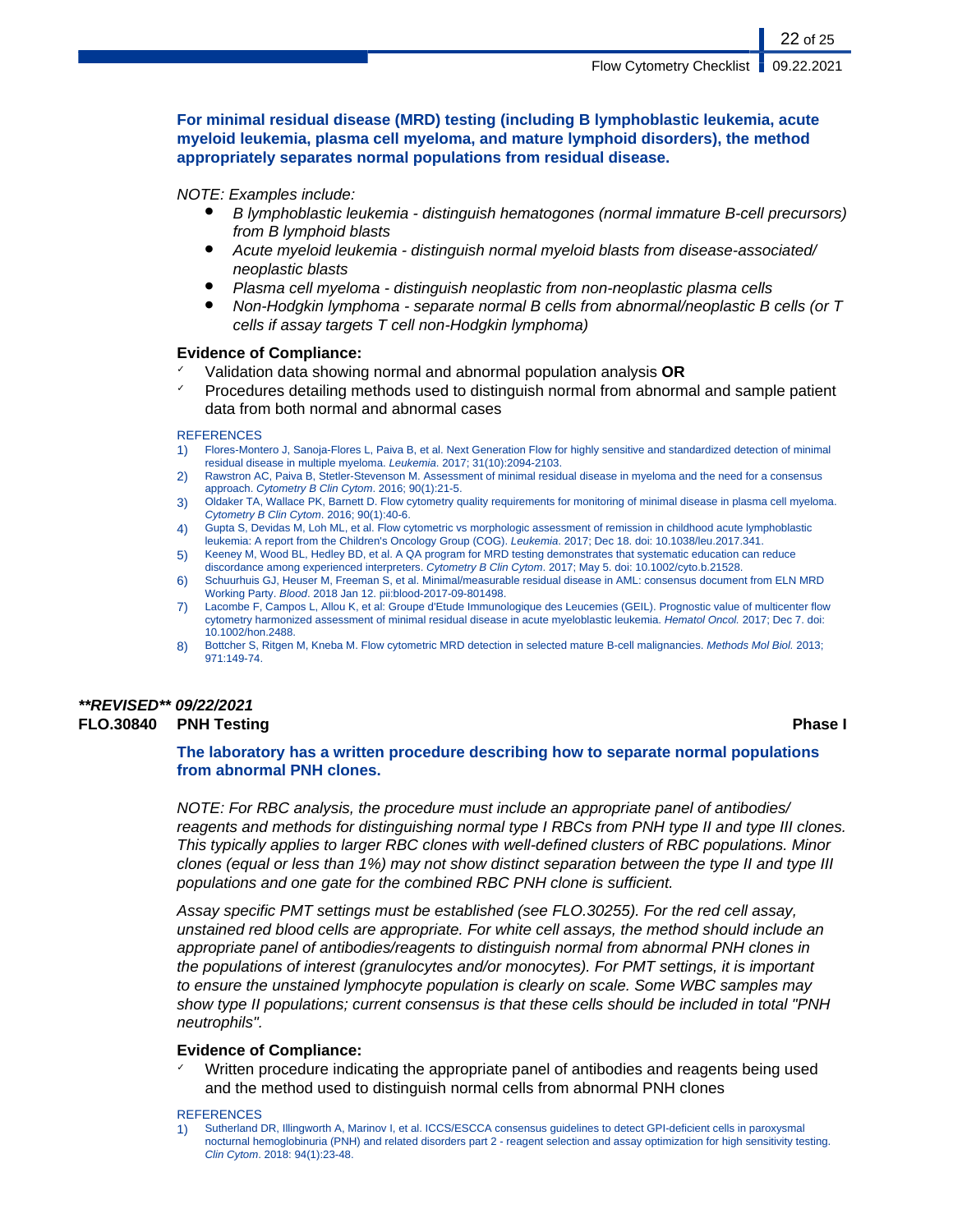## **DNA CONTENT AND CELL CYCLE ANALYSIS**

## **Inspector Instructions:**

| <b>READ</b> | Sampling of DNA analysis policies and procedures (includes reference to established<br>methodology and list of acceptable neoplasms for DNA analysis)<br>Sampling of specimen evaluation records<br>Sampling of DNA analysis linearity and QC records<br>Sampling of sub-optimal/specimen rejection records/log                                                    |
|-------------|--------------------------------------------------------------------------------------------------------------------------------------------------------------------------------------------------------------------------------------------------------------------------------------------------------------------------------------------------------------------|
| ASK         | What is your laboratory's course of action when unacceptable or sub-optimal<br>specimens are received?<br>How does your laboratory ensure debris and aggregates are excluded from<br>consideration?<br>How does your laboratory ensure that the analysis contains neoplastic cells of<br>interest?<br>How does your laboratory ensure detection of DNA aneuploidy? |

## **\*\*REVISED\*\* 06/04/2020**

### **FLO.31000 Neoplastic Cell Content Phase II**

**There are procedures to ensure that specimens processed for DNA content and cell cycle analysis contain neoplastic cells of interest.**

NOTE: It is critical that specimens submitted for flow cytometric analysis are representative samples of the neoplastic disorder being characterized. In specimens in which no population of abnormal DNA content is detected, it is especially important to demonstrate that neoplastic cells are present in the sample run through the flow cytometer. This generally requires microscopic evaluation of the specimen by a qualified pathologist.

### **Evidence of Compliance:**

- ✓ Written procedure for verifying the presence of neoplastic cells **AND**
- Records of specimen evaluation

### **FLO.31010 Cellular Debris Phase II**

#### **There are written procedures to account for cellular debris and aggregates.**

NOTE: Cellular debris can affect measurements of S-phase fraction, and aggregates can alter ploidy assessments; these need to be excluded from consideration. DNA analysis software programs generally provide options for debris subtraction and doublet discrimination. Each laboratory should incorporate such methods into their procedures. Confirmation with fluorescent microscopic examination of the stained nuclear suspension may provide additional documentation of cellular aggregates.

### **Evidence of Compliance:**

Written procedure for method(s) to account for debris and aggregates

### **FLO.31020 DNA Content Linearity Phase II**

**Criteria are established for determining acceptable linearity for DNA content measurement using cells or particles of known relative fluorescence.**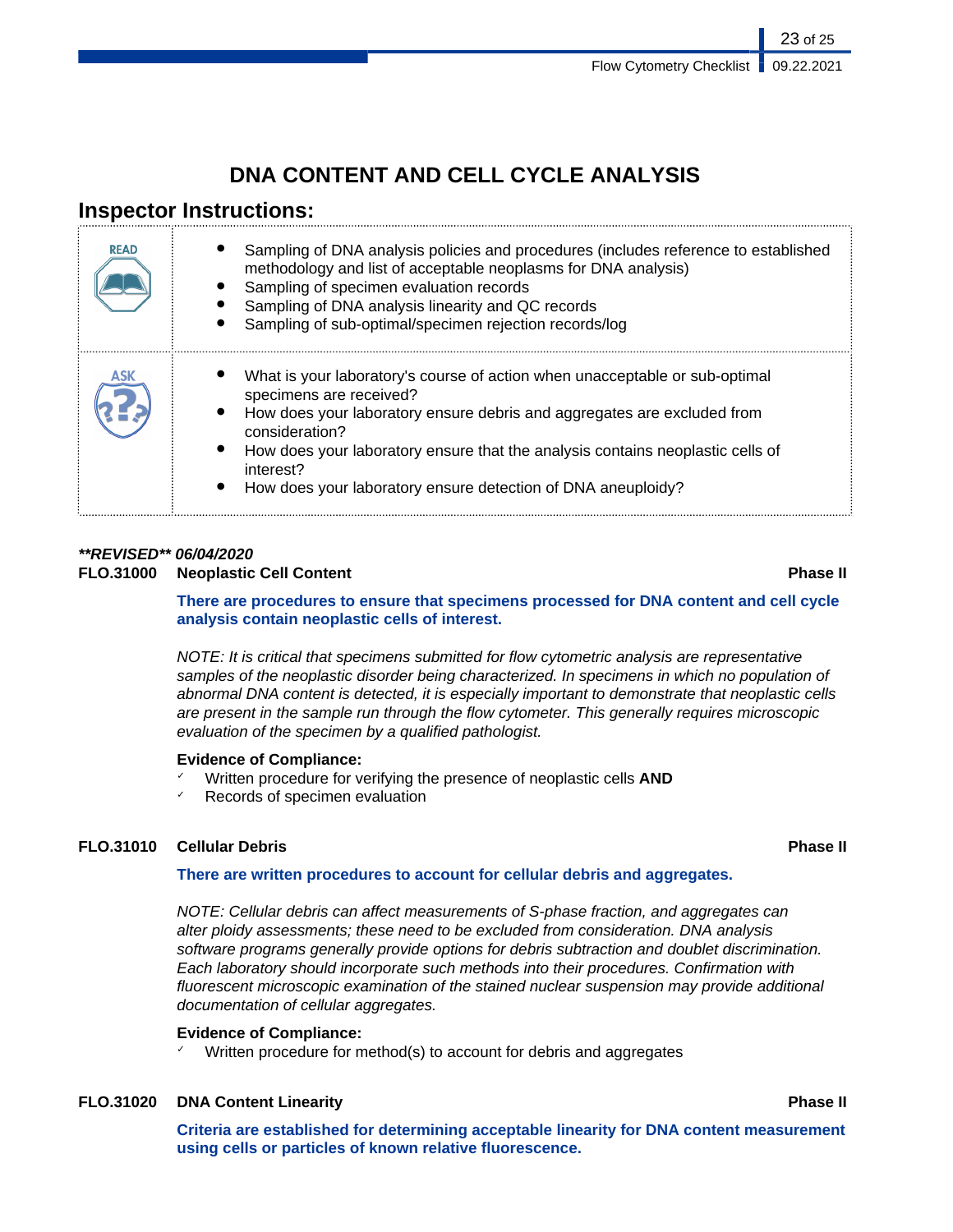#### **FLO.31050 Procedure Manual Phase II**

**The staining and analytical procedures described in the procedure manual are based upon established methodology (reference cited).**

NOTE: Many different variables need to be controlled to ensure proper stoichiometry of dye binding to DNA. Therefore, it is essential that procedures adopted by a laboratory are based on published work.

#### **FLO.31100 Specimen Treatment Phase II**

**Specimen treatment with nucleic acid dye includes treatment with RNAse if the dye is not specific for DNA.**

NOTE: Certain dyes used to stain fixed cells, (eg, ethidium and propidium iodide) bind to RNA. Prior treatment with RNAse eliminates artifactual broadening of the DNA content distributions that would result from fluorescence of complexes of the dye with RNA.

#### **Evidence of Compliance:**

Written procedure for specimen treatment with RNAse

**REFERENCES** 

1) Shapiro HA. Practical flow cytometry. New York, NY: Alan R. Liss, 1985

#### **FLO.31150 Neoplasm DNA Analysis Criteria Phase I**

#### **There are written criteria that specify the type of neoplasms acceptable for DNA analysis.**

NOTE: The laboratory should show evidence that it restricts analysis to those neoplasms for which the literature supports significant independent prognostic significance for DNA ploidy and/ or S-phase analysis.

#### **REFERENCES**

- 1) DNA cytometry consensus conference. Cytometry. 1993;14:471-500
- 2) Henson D, et al. College of American Pathologists Conference XXVI on clinical relevance of prognostic markers in solid tumors.
	- Summary. Arch Pathol Lab Med. 1995;119:1109-1112

#### **FLO.31200 Histogram Acceptability Criteria Phase II**

**There are written criteria for acceptability of histograms for interpretation.**

#### **FLO.31300 Nucleic Acid-Specific Dye Concentration Phase II**

**The concentration of nucleic acid-specific dye has been determined to be a saturating concentration.**

NOTE: Standard techniques use an excess concentration of fluorochrome since concentrations below saturation will make the cells appear hypoploid.

## **Evidence of Compliance:**

✓ Written procedure to determine the nucleic acid-specific stain concentration

#### **REFERENCES**

1) Shapiro HA. Practical flow cytometry. New York, NY: Alan R. Liss, 1985

### **FLO.31350 G0/G1 Peak Phase II**

**Control cells of known DNA content are run with each specimen or batch of specimens to establish an acceptable CV for the G0/G1 peak and to determine the DNA index.**